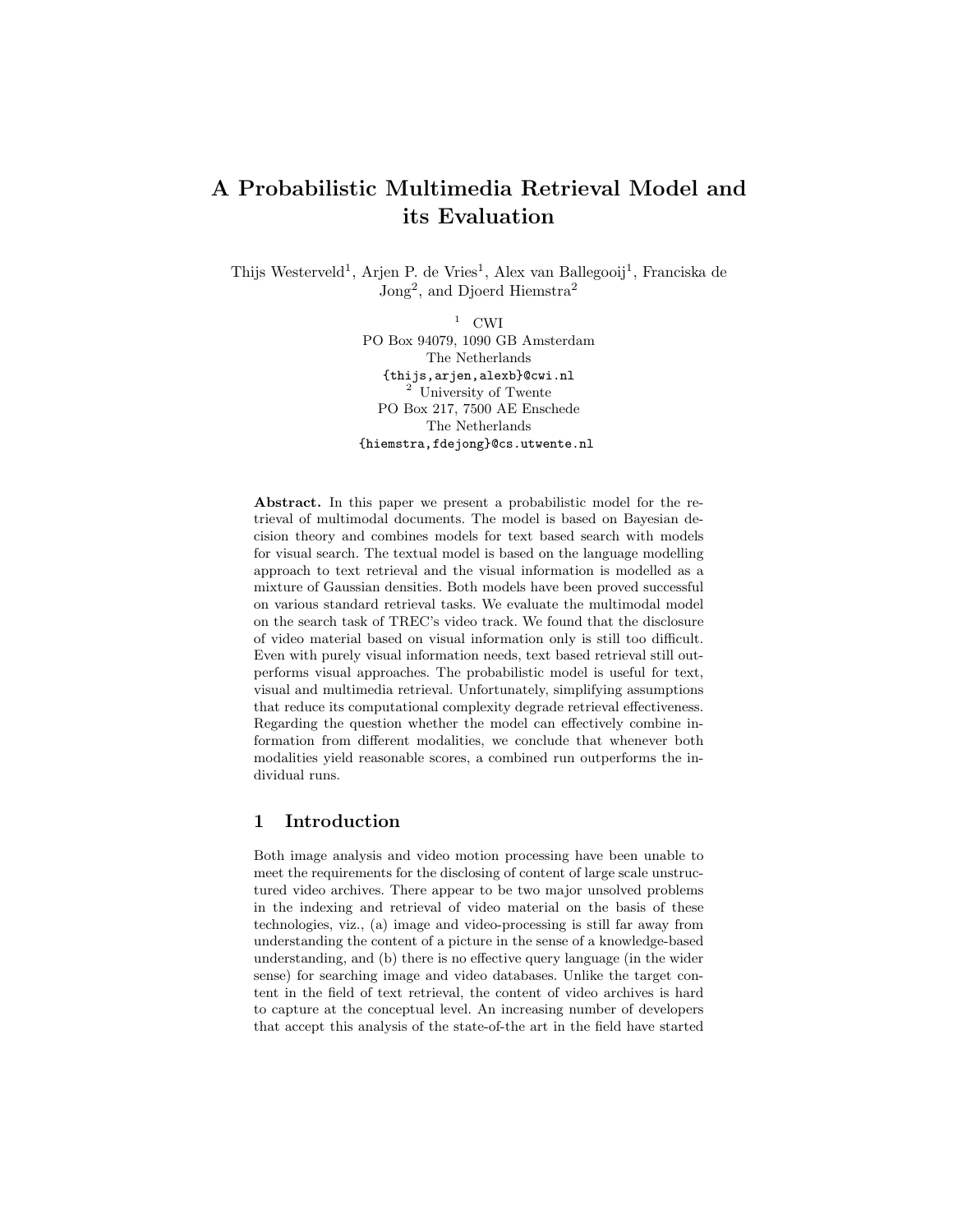to use human language as the media interlingua, making the assumption that, as long as there is no possibility to carry out both a broad scale recognition of visual objects and an automatic mapping from such objects to linguistic representations, the detailed content of video material is best disclosed through the linguistic content (text) that may be associated with the images: speech transcripts, manually generated annotations, subtitles, captions, and so on [5].

Since the recent advances in automatic speech recognition, especially the potential role of speech transcripts in improving the disclosure of multimedia archives has been given a lot of attention. One of the insights gained by these investigations is that for the purpose of indexing and retrieval, perfect word recognition is not an indispensable condition, since not every word will have to make it into the index, relevant words are likely to occur more than once, and not every expression in the index is likely to be queried. Research into the differences between text retrieval and spoken document retrieval indicates that, given the current level of performance of information retrieval techniques, recognition errors do not add new problems for the retrieval task [7, 11].

The limitations inherent to the deployment of language features only have already lead to several attempts to deal with the requirements of video retrieval by more closer integration of human language technology and image processing. The notion of multimodal and even more ambitious: cross modal retrieval, have come in use to refer to the exploitation of the analysis of a variety of feature types in representing and indexing aspects of video documents [25, 26, 20, 21, 1, 3].

As indicated, many useful tools and techniques have become available from various research areas that have contributed to the domain of multimedia retrieval, but the integration of automatically generated multimodal metadata is most often done in an ad hoc manner. The various information modalities that play a role in video documents are each handled by different tools. How the various analyses affect the retrieval performance is hard to establish and it is impossible to give an explanation of performance results in terms of a formal retrieval model.

This paper describes an approach which employs both textual and image features and represents them in terms of one uniform theoretical framework. The output from various feature extraction tools is represented in probabilistic models based on Bayesian decision theory and the resulting model is a transparent combination of two similar models, one for textual features, based on language models for text and speech retrieval [9], and one for image features based on a mixture of Gaussian densities [22]. Initial deployment of the approach within the search tasks for the video retrieval tracks in TREC-2001 [15] and TREC-2002 [19] has demonstrated the possibility to use this model in retrieval experiments for unstructured video content. Additional experiments have taken place for smaller test collections.

Section 2 of this paper describes the general probabilistic retrieval model, its textual (Section 2.1) and visual constituents (Section 2.2). Section 3 presents the experimental setup followed by a number of experimental results to evaluate the effectiveness of the retrieval model. Finally, Section 4 summarises our main conclusions.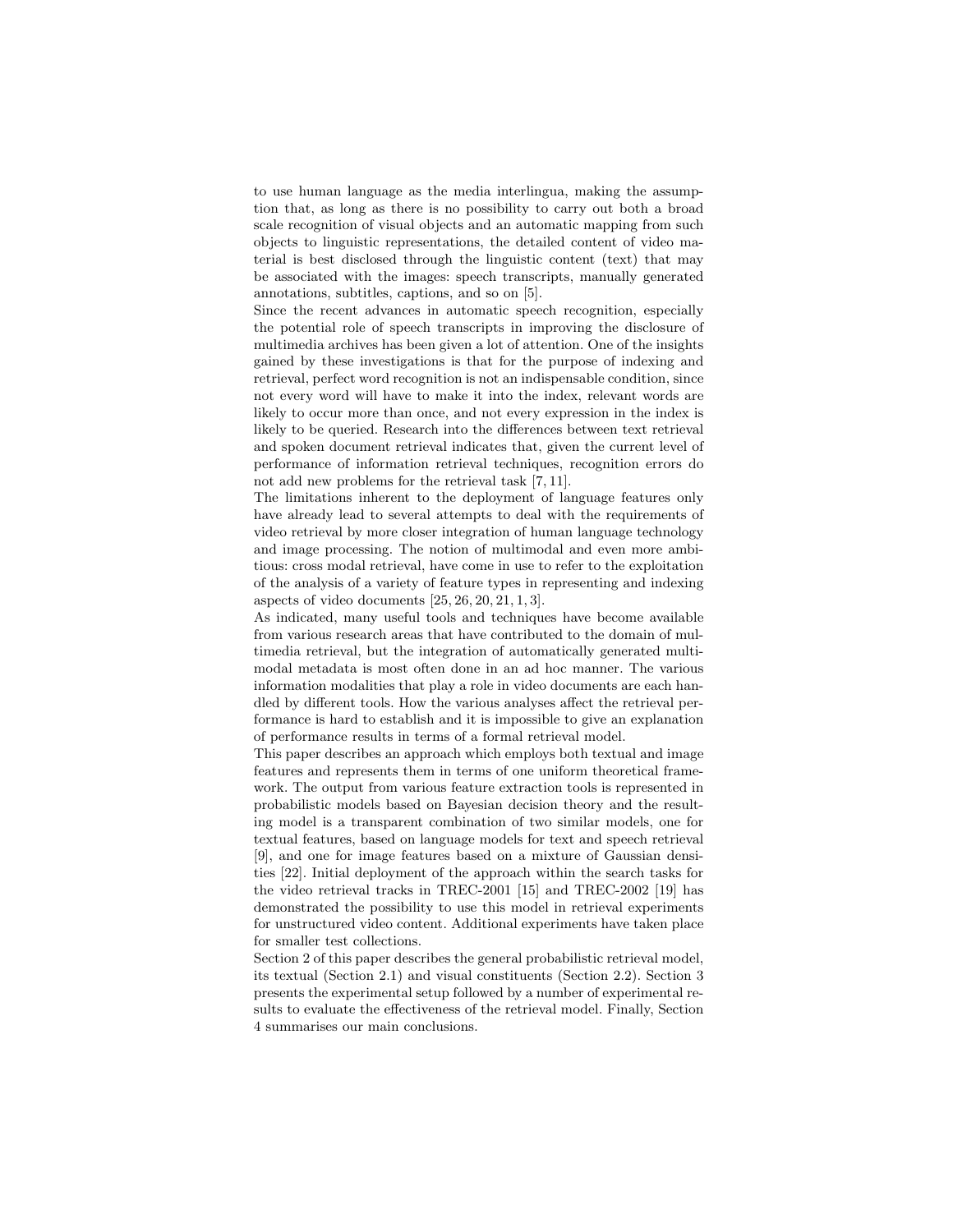# 2 Probabilistic Retrieval Model

If we reformulate the information retrieval problem to one of pattern classification, the goal is to find the class to which the query belongs. Let  $\Omega = {\omega_1, \omega_2, \ldots, \omega_M}$  be the set of classes underlying our document collection and Q be a query representation. Using the optimal Bayes or maximum a posteriori classifier, we can then find the class  $\omega^*$  with minimal probability of classification error.

$$
\omega^* = \arg\max_i P(\omega_i|Q) \tag{1}
$$

In a retrieval setting, the best strategy is to rank classes by increasing probability of classification error. When no classification is available, we can simply let each document be a separate class. It is hard to estimate (1) directly, therefore, we reverse the probabilities using Bayes' rule.

$$
\omega^* = \underset{i}{\arg\max} \frac{P(Q|\omega_i)P(\omega_i)}{P(Q)} \n= \underset{i}{\arg\max} P(Q|\omega_i)P(\omega_i)
$$
\n(2)

If the a priori probabilities of all classes are equal (i.e.  $P(\omega_i)$ ) is uniform), the maximum a posteriori classifier (2) reduces to the maximum likelihood classifier, which is approximated by the Kullback-Leibler (KL) divergence between query model and class model.

$$
\omega^* = \arg\min_i \ KL[P_q(x)||P_i(x)]
$$

The KL-divergence measures the amount of information there is to discriminate one model from another. The best matching document is the document with the model that is hardest to discriminate from the query model. Figure 1 illustrates the retrieval framework.<sup>1</sup> We build models for queries and documents and compare them using the KL-divergence between the models. The visual part is modelled as a mixture of Gaussians (see Section 2.2), for the textual part we use the language modelling approach in which documents are treated as bags of words (see Section 2.1). The KL-divergence between query model and document model is defined as follows.

$$
KL[P_q(x)||P_i(x)] = \int P(x|\omega_q) \log \frac{P(x|\omega_q)}{P(x|\omega_i)} dx
$$

$$
= \int P(x|\omega_q) \log P(x|\omega_q) dx - \int P(x|\omega_q) \log P(x|\omega_i) dx,
$$

The first integral is independent of  $\omega_i$  and can be ignored, thus

$$
\omega^* = \arg\min_i \ KL[P_q(x)||P_i(x)]
$$
  
= 
$$
\arg\max_i \int P(x|\omega_q) \log P(x|\omega_i) dx
$$
 (3)

 $^{\rm 1}$  The query model is here, like the document models, represented as a Gaussian mixture model but it can also be represented as a *bag of blocks* (see Section 2.2).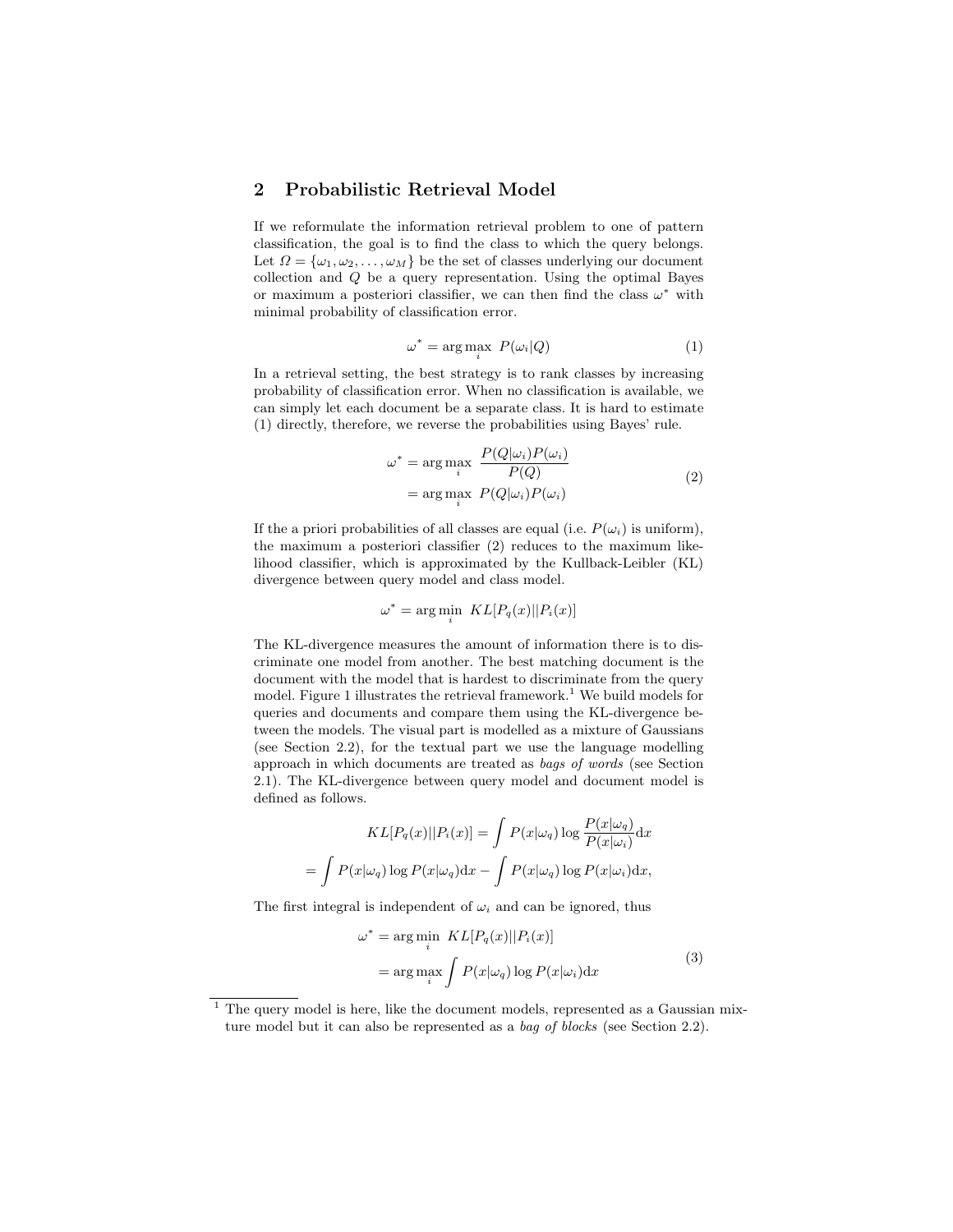

Fig. 1. Retrieval framework: Image represented as Gaussian Mixture, Text as Language Model ('bags of words')

When working with multimodal material like video, the documents in our collection contain features in different modalities. This means the classes underlying our document collection may contain different feature subclasses. The class conditional densities can thus be described as mixtures of feature densities.

$$
P(x|\omega_i) = \sum_{f=1}^{F} P(x|\omega_{i,f}) P(\omega_{i,f}),
$$

where F is the number of underlying feature subclasses,  $P(\omega_{i,f})$  is the probability of subclass f of class  $\omega_i$  and  $P(x|\omega_{i,f})$  is the subclass conditional density for this subclass. When we draw a random sample from class  $\omega_i$ , we first select a feature subclass according to  $P(\omega_{i,f})$  and then draw a sample from this subclass using  $P(x|\omega_{i,f})$ .

To arrive at a generic expression for similarity between mixture models, Vasconcelos [22] partitions the feature space into disjoint subspaces, where each point in the feature space is assigned to the subspace corresponding to the most probable feature subclass

$$
\chi_k = \{x : P(\omega_{i,k}|x) \ge P(\omega_{i,l}|x) \ \forall \ l \neq k\}
$$

Using this partition, Equation (3) can be rewritten to (proof given in [22]):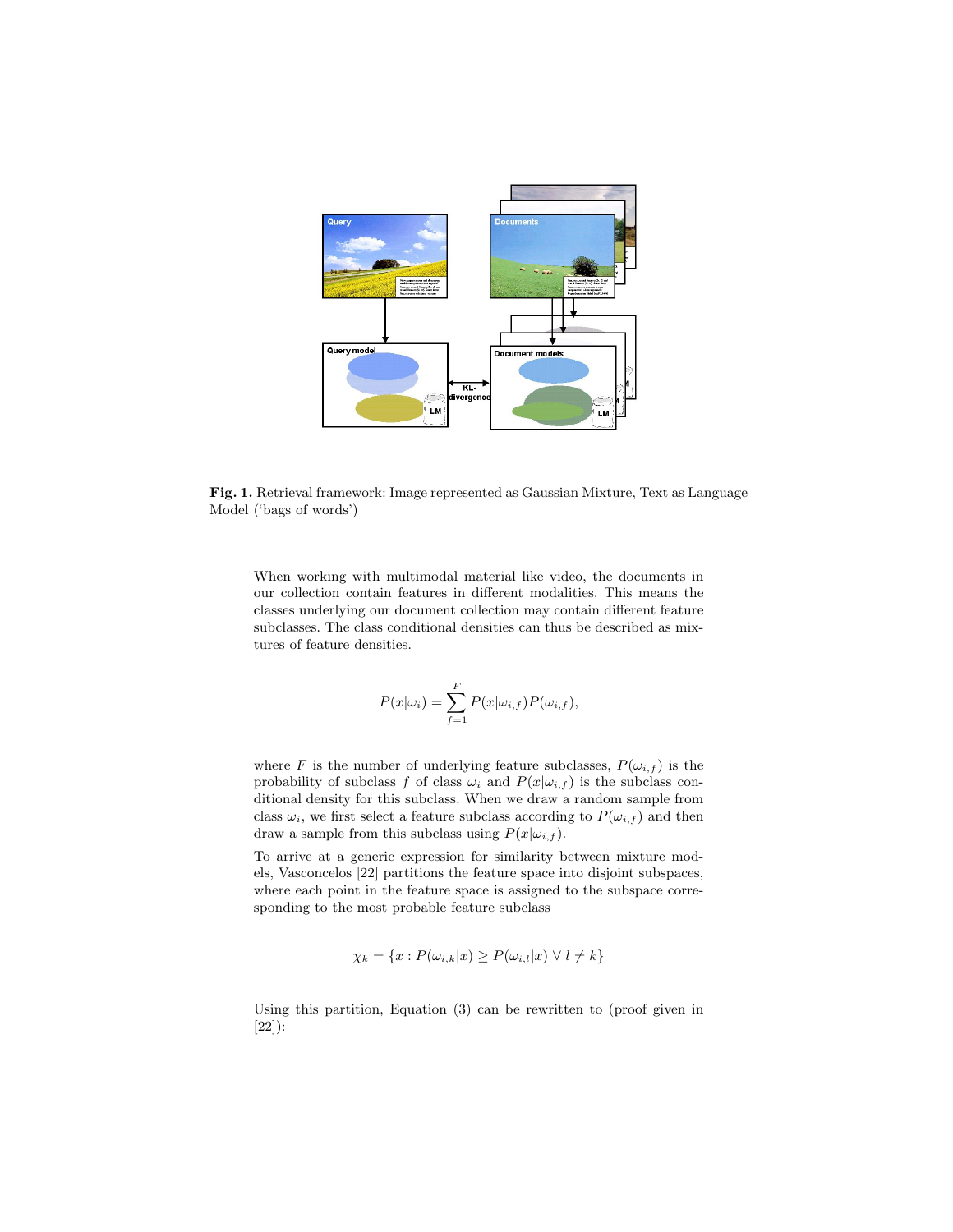$$
\int P(x|\omega_q) \log P(x|\omega_i) dx =
$$
\n
$$
\sum_{f,k} P(\omega_{q,f}) \left[ \log P(\omega_{i,k}) + \int_{\chi_k} P(x|\omega_{q,f}, x \in \chi_k) \log \frac{P(x|\omega_{i,k})}{P(\omega_{i,k}|x)} dx \right] \int_{\chi_k} P(x|\omega_{q,f}) dx
$$
\n(4)

When the subspaces  $\chi_k$  form the same hard partioning of the features space for all query and document models, i.e. when

$$
P(\omega_{i,k}|x) = P(\omega_{q,k}|x) = \begin{cases} 1, & \text{if } x \in \chi_k \\ 0, & \text{otherwise} \end{cases}
$$

then

$$
\int_{\chi_k} P(x|\omega_{q,f}) dx \begin{cases} 1, & \text{if } f = k \\ 0, & \text{otherwise} \end{cases}
$$

and

$$
P(\omega_{i,k}|x) = 1, \ \forall x \in \chi_k.
$$

This reduces (4) to

$$
\int P(x|\omega_q) \log P(x|\omega_i) dx =
$$
\n
$$
\sum_{f} P(\omega_{q,f}) \log P(\omega_{i,f}) + \sum_{f} P(\omega_{q,f}) \int_{\chi_f} P(x|\omega_{q,f}) \log P(x|\omega_{i,f}) dx
$$
\n(5)

This ranking formula is general and can in principle be used for any kind of multimodal document collection. In the rest of the paper, we limit ourselves to video collections represented by still frames and speechrecognized transcripts. The classes underlying our collection are defined through the shots in the videos. Furthermore, we assume we have two feature subclasses, namely a subclass generating textual features and one generating visual features. We can partition the feature space now in two distinct subspaces for textual and visual features:  $\chi_t$  and  $\chi_v$ . This partitioning is hard, i.e., a feature can be textual or visual but never both. Our ranking formula becomes:

$$
\omega^* = \arg \max_{i} \int P(x|\omega_q) \log P(x|\omega_i) dx =
$$
  
= 
$$
\arg \max_{i} [P(\omega_{q,t}) \log P(\omega_{i,t}) + P(\omega_{q,t}) \int_{\chi_t} P(x|\omega_{q,t}) \log P(x|\omega_{i,t}) dx
$$
  
+
$$
P(\omega_{q,v}) \log P(\omega_{i,v}) + P(\omega_{q,v}) \int_{\chi_v} P(x|\omega_{q,v}) \log P(x|\omega_{i,v}) dx]
$$
(6)

The mixture probabilities for the textual and visual models  $P(\omega_{i,t})$  and  $P(\omega_{i,v})$  might be derived from background knowledge about the class  $\omega_i$ . If, for example, we know  $\omega_i$  is a class from a news broadcast, we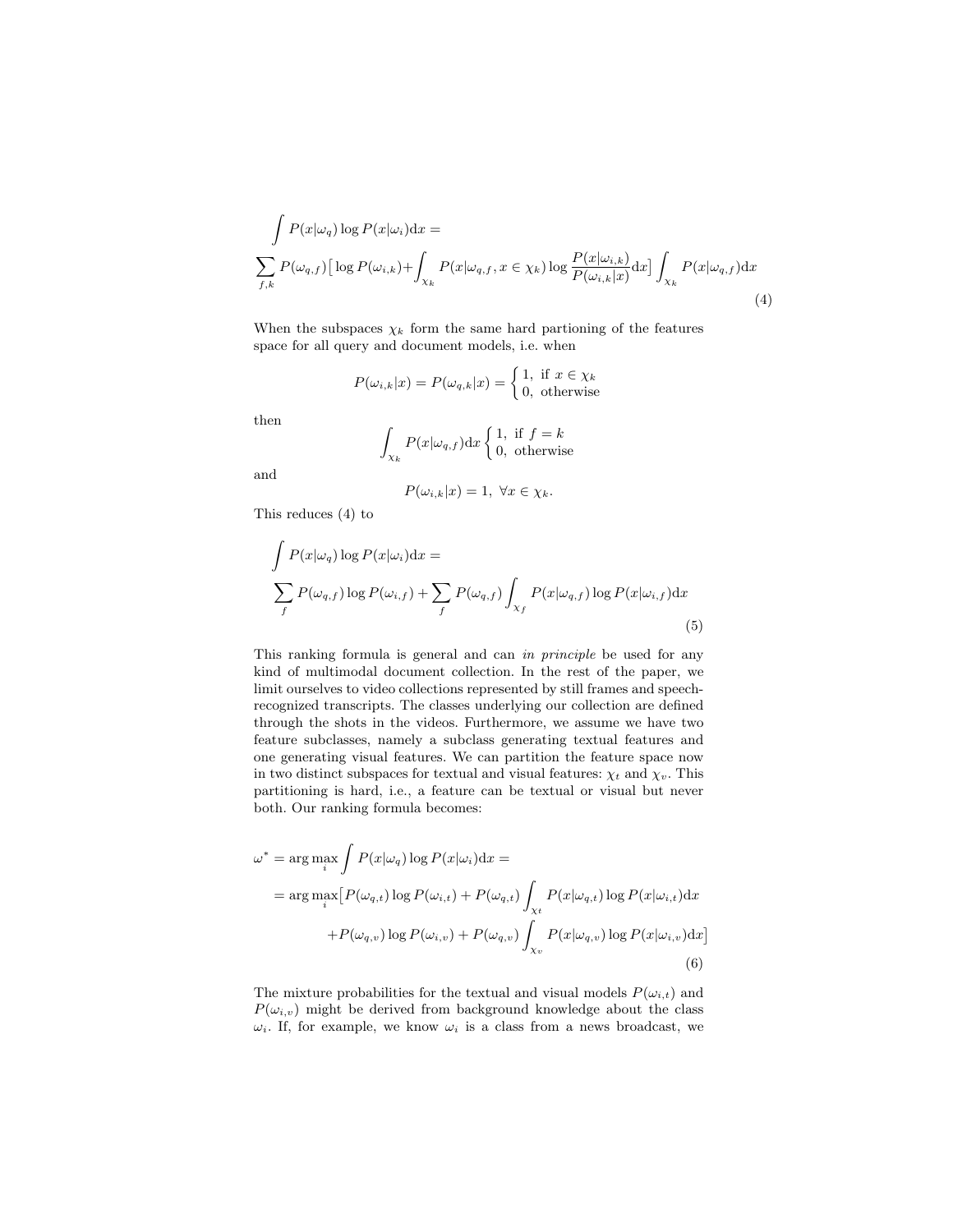might assign a higher value to  $P(\omega_{i,t})$ , since the probability that there is text that helps us in finding relevant information is relatively high. On the other hand, if  $\omega_i$  is from a documentary or a silent movie, we might gain less information from the text from  $\omega_i$  and assign a lower value to  $P(\omega_{i,t})$ . At the moment however, we have no background information, therefore we do not distinguish between classes and use uniform mixture probabilities. This means, the first and third term from (6) are independent of  $\omega_i$  and can be ignored.

Our final (general) ranking formula becomes:

$$
\omega^* = \arg \max_{i} \left[ P(t) \int_{\chi_t} P(x|\omega_{q,t}) \log P(x|\omega_{i,t}) dx + P(v) \int_{\chi_v} P(x|\omega_{q,v}) \log P(x|\omega_{i,v}) dx \right]
$$
(7)

where  $P(t)$  and  $P(v)$  are the class-independent probabilities of drawing textual and visual features respectively.

#### 2.1 Text Retrieval

For the textual part of our ranking function, we use statistical language models. A famous application of these models is Shannon's illustration of the implications of coding and information theory using models of letter sequences and word sequences [18]. In the 1970s, statistical language models were developed as a general natural language processing tool, first for automatic speech recognition [10] and later also for e.g. partof-speech tagging [4] and machine translation [2]. Recently, statistical language models have been suggested for information retrieval by Ponte and Croft [16], Hiemstra [8] and Miller et al. [13].

The language modeling approach to information retrieval defines a simple unigram language model for each document in a collection. For each document  $\omega_{i,t}$ , the language model defines the probability  $P(x_{t,1}, \dots, x_{t,N_t} | \omega_{i,t})$ of a sequence of  $N_t$  textual features (i.e. words)  $x_{t,1}, \dots, x_{t,N_t}$  and the documents are ranked by that probability. The standard language modelling approach to information retrieval uses a linear interpolation of the document model  $P(x_{t,j} | \omega_i)$  with a general collection model  $P(x_{t,j})$  [8, 12–14]. As these models operate on discrete signals, the integral from (7) can be replaced by a sum. Furthermore, if we use the empirical distribution of the query as the query model, i.e. if we assume, then the standard textual part of (7) is:

$$
\omega_t * = \arg \max_i \frac{1}{N_t} \sum_{j=1}^{N_t} \log[\lambda P(x_{t,j}|\omega_i) + (1-\lambda)P(x_{t,j})]
$$
(8)

The linear combination needs a smoothing parameter  $\lambda$  which is set empirically on some test collection, or alternatively estimated by the expectation maximisation (EM)-algorithm [6] on a test collection. The probability of drawing textual feature  $x_{t,j}$  from document  $\omega_i$   $(P(x_{t,j} | \omega_i))$ is computed as follows: if the document contains 100 terms in total and the term  $x_{t,j}$  occurs 2 times, this probability would simply be  $2/100 =$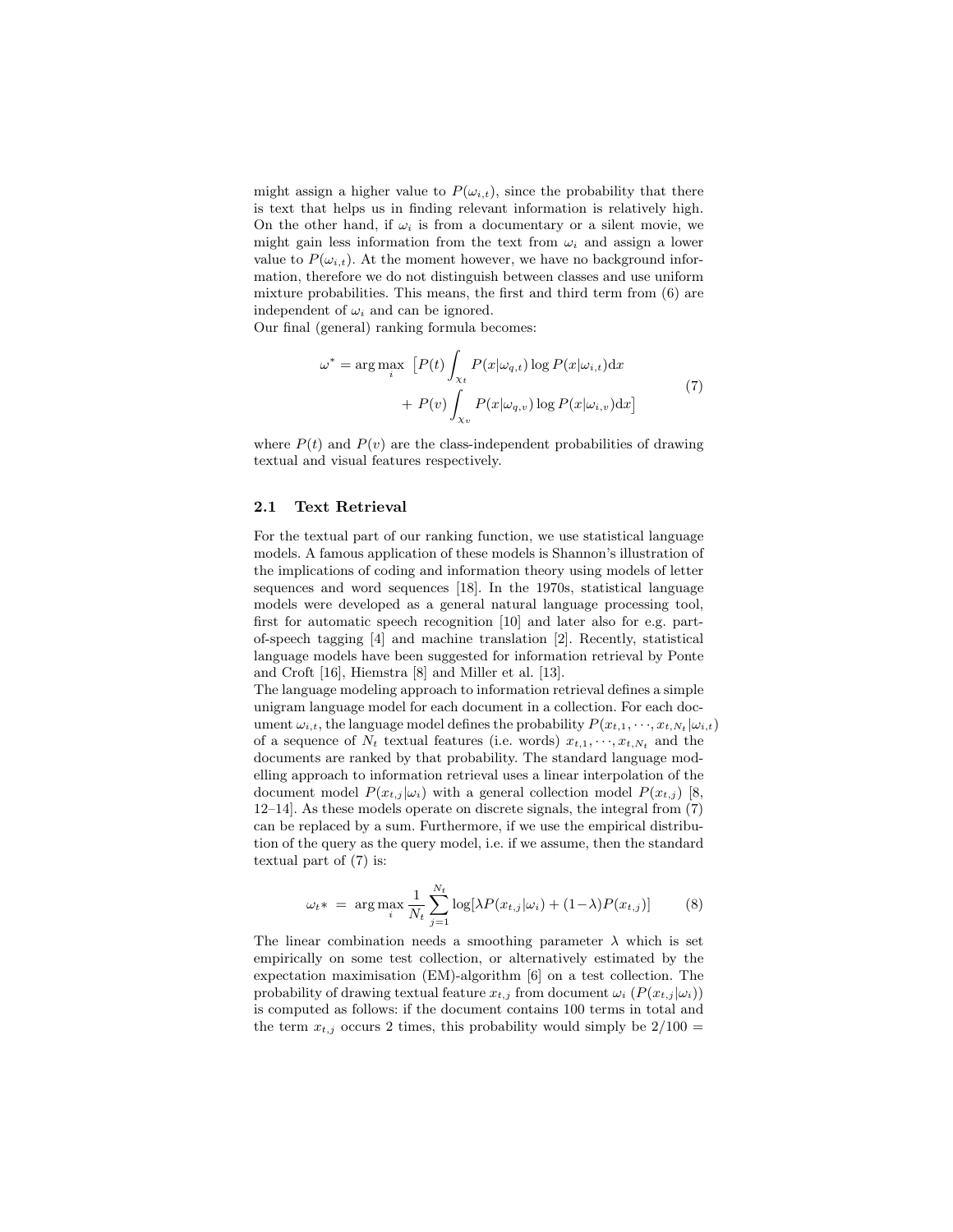0.02. Similarly,  $P(x_{t,j})$  is the probability of drawing  $x_{t,j}$  from the entire document collection.

Using the statistical language modelling approach for video retrieval, we would like to exploit the hierarchical data model of video, in which a video is subdivided in scenes, which are subdivided in shots, which are in turn subdivided in frames. Statistical language models are particularly well-suited for modelling such complex representations of the data. We can simply extend the mixture to include the different levels of the hierarchy, with models for shots and scenes:<sup>2</sup>

$$
\text{Short}^* = \arg \max_{i} \frac{1}{N_t} \sum_{j=1}^{N_t} \log[\lambda_{\text{shot}} P(x_{t,j} | \text{Short}_i) + \lambda_{\text{Scene}} P(x_{t,j} | \text{Scene}_i) + \lambda_{\text{Coll}} P(x_{t,j})]
$$
  
with  $\lambda_{\text{Coll}} = 1 - \lambda_{\text{Short}} - \lambda_{\text{Scene}}$  (9)

The main idea behind this approach is that a good shot contains the query terms and is part of a scene having more occurrences of the query terms. Also, by including scenes in the ranking function, we hope to retrieve the shot of interest, even if the video's speech describes the shot just before it begins or just after it is finished. Depending on the information need of the user, we might use a similar strategy to rank scenes or complete videos instead of shots, that is, the best scene might be a scene that contains a shot in which the query terms (co-)occur.

## 2.2 Image Retrieval

In order to specialise the visual part of our ranking formula (7), we need to estimate the class conditional densities for the visual features,  $P(x_v|\omega_i)$ . We follow Vasconcelos [22] and model them using Gaussian mixture models. The idea behind modelling shots as a mixture of Gaussians is that each shot contains a certain number of classes or components and that each sample from a shot (i.e., each block of 8 by 8 pixels extracted from a frame) was generated by one of these components. The class conditional densities for a Gaussian mixture model are defined as follows:

$$
P(x_v|\omega_i) = \sum_{c=1}^{C} P(\theta_{i,c}) \mathcal{G}(x_v, \mu_{i,c}, \Sigma_{i,c}),
$$
 (10)

where C is the number of components in the mixture model,  $\theta_{i,c}$  is component c of class model  $\omega_i$  and  $\mathcal{G}(x, \mu, \Sigma)$  is the Gaussian density with mean vector  $\mu$  and co-variance matrix  $\Sigma$ :

$$
\mathcal{G}(x,\mu,\Sigma) = \frac{1}{\sqrt{(2\pi)^n |\Sigma|}} e^{-\frac{1}{2}||x-\mu||_{\Sigma}},
$$

where  $n$  is the dimensionality of the feature space and

$$
||x - \mu||_{\Sigma} = (x - \mu)^{T} \Sigma^{-1} (x - \mu).
$$

<sup>&</sup>lt;sup>2</sup> We assume each shot is a separate class and replace  $\omega_i$  with Shot<sub>i</sub>.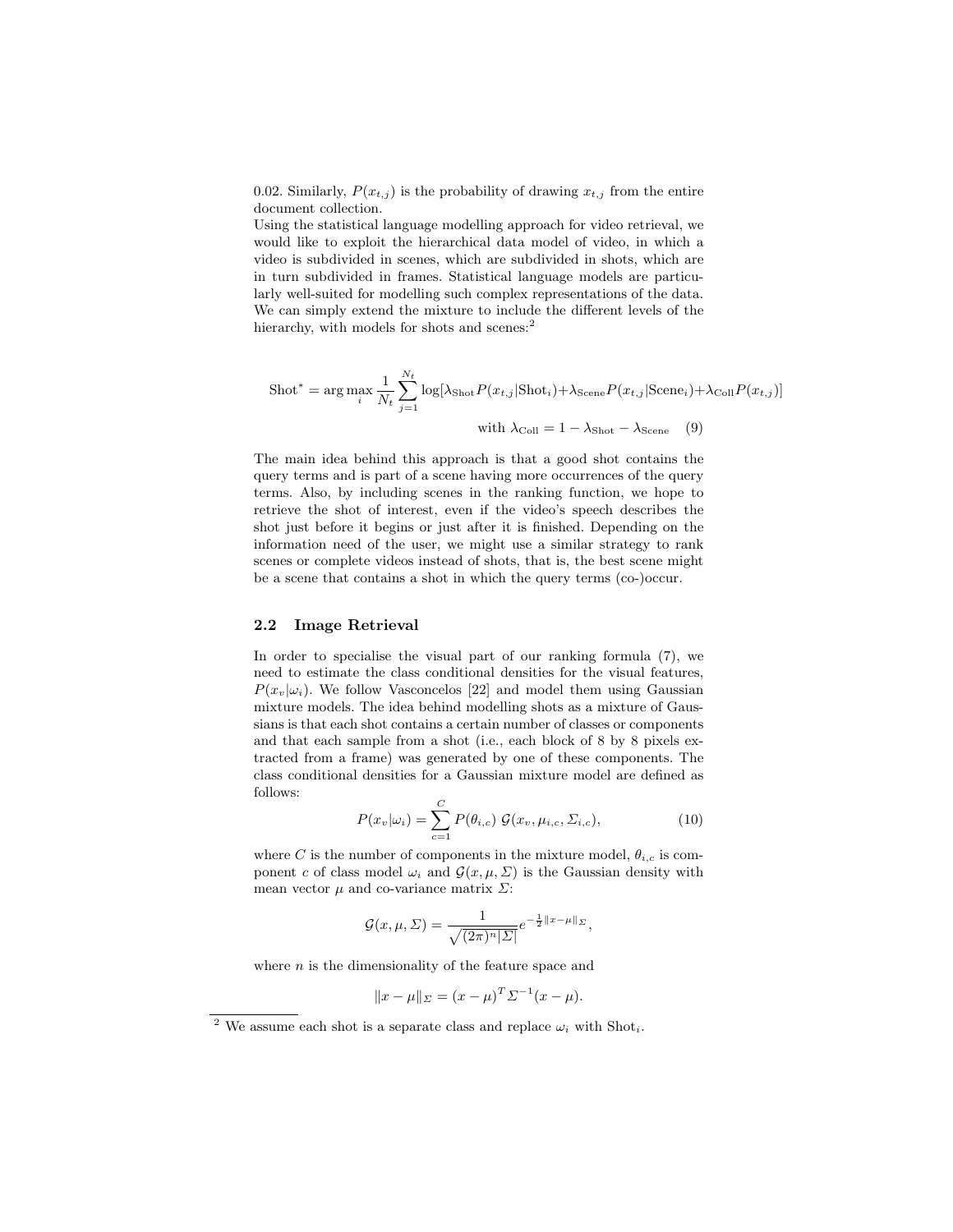Estimating Model Parameters The parameters of the models for a given shot can be estimated using the EM algorithm. This algorithm iterates between estimating the a posteriori class probabilities for each sample  $P(\theta_c|x_v)$  (the E-step) and re-estimating the components parameters ( $\mu_c$ ,  $\Sigma_c$  and  $P(\theta_c)$ ) based on the sample distribution (M-step).<sup>3</sup>



Fig. 2. Building a Gaussian Mixture Model from an Image

The approach is rather general: any kind of feature vectors can be used to describe samples. Our sampling process is as follows, illustrated in Figure 2. First, we convert the keyframe of a shot to the YCbCr color space. Then, we cut it in distinct blocks of 8 by 8 pixels. On these blocks we perform the discrete cosine transform (DCT) for each of the 3 colour channels. We now take the first 10 DCT-coefficients from the Y-channel and only the DC coefficient from both the Cb and the Cr channels to describe the samples. These feature vectors are then fed to the EMalgorithm to find the parameters ( $\mu_c$ ,  $\Sigma_c$  and  $P(\theta_c)$ ). The EM algorithm first assigns each sample to a random component. Next, we compute the parameters ( $\mu_c$ ,  $\Sigma_c$  and  $P(\theta_c)$ ) for each component, based on the samples assigned to that component<sup>4</sup>. We re-estimate the class assignments, i.e. we compute the posterior probabilities  $(P(\theta_c|x), \forall c)$ . We iterate between estimating class assignments (expectation step) and estimating class pa-

 $\overline{\text{3}$  Looking at a single shot, we can drop the class subscripts i.

<sup>&</sup>lt;sup>4</sup> In practice a sample does not always belong entirely to one component. In fact we compute means, covariances and priors on the weighted feature vectors, where the feature vectors are weighted by their proportion of belonging to the class under consideration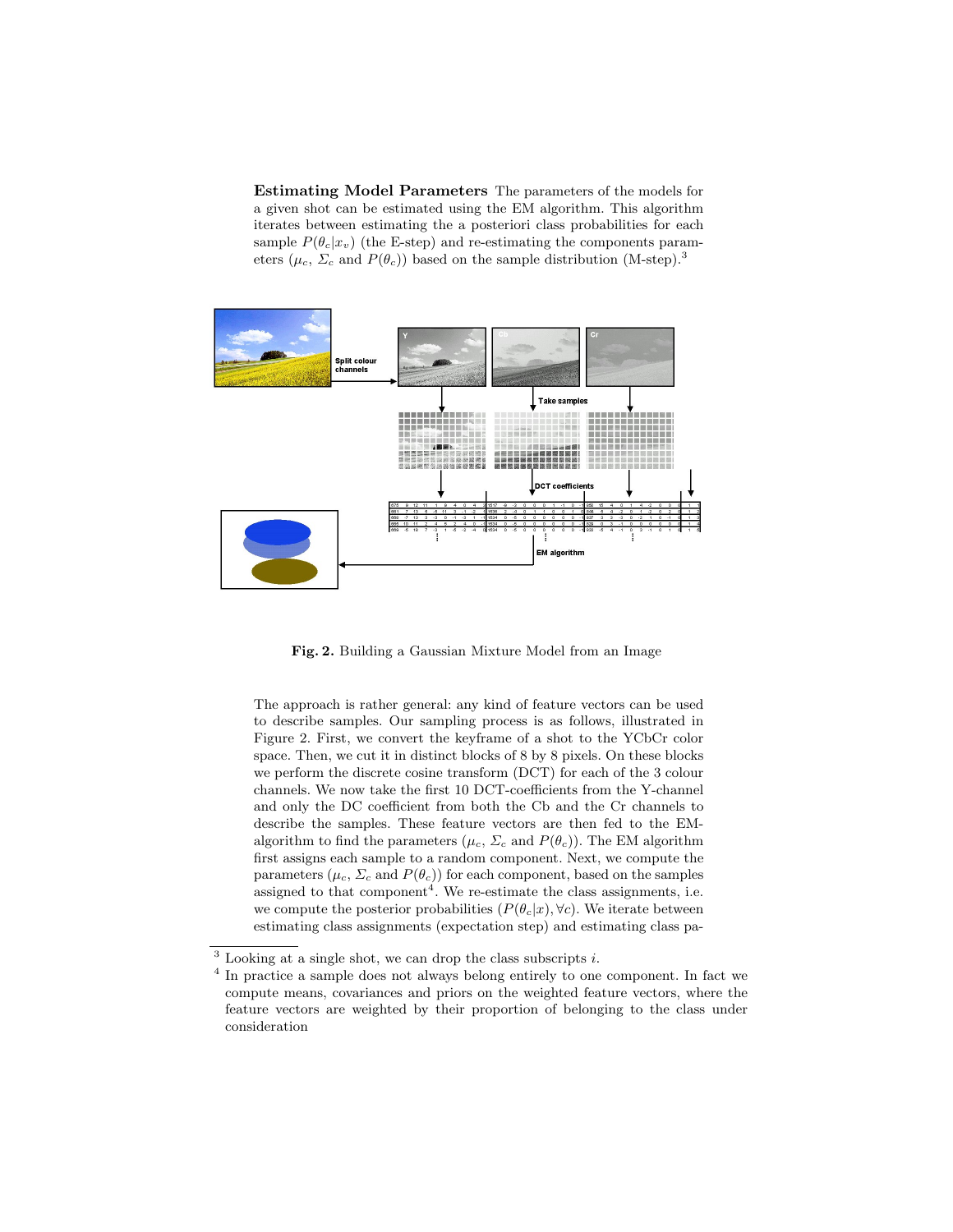rameters (maximisation step) until the algorithm converges. Figure 3 shows a query image and the component assignments after different iterations of the EM algorithm. Instead of a random initialisation, we initially assigned the left-most part of the samples to component 1, the samples in the middle to component 2 and the right-most samples to component 3. This way it is clearly visible how the component assignments move about the image. Finally, after convergence of the EM-algorithm, we describe



Fig. 3. Class assignments (3 classes) for the image at the top after different numbers of iterations

the position in the image plane of each component as a 2D-Gaussian with mean and covariance computed from the positions of the samples assigned to this component.

Bags of Blocks Just like in our textual approach, for the query model, we can simply take the empirical distribution of the query samples. If a query-image  $x_v$  consists of  $N_v$  samples:  $x_v = (x_{v,1}, x_{v,2}, \ldots, x_{v,N_v})$  then  $P(x_{v,i}|\omega_q) = \frac{1}{N_v}$ . For the document model, we take a mixture of foreground and background probabilities, i.e. the (foreground) probability of drawing a query sample from the document's Gaussian mixture model, and the (background) probability of drawing it from any Gaussian mixture in the collection. In other words, the query image is viewed as a bag of blocks (BoB), and its probability is estimated as the joint probability of all its blocks. The BoB measure for query images then becomes:

$$
\omega_v^* = \arg \max_i \frac{1}{N_v} \sum_{j=1}^{N_v} \log \left[ \kappa P(x_{v,j} | \omega_i) + (1 - \kappa) P(x_{v,j}) \right], \tag{11}
$$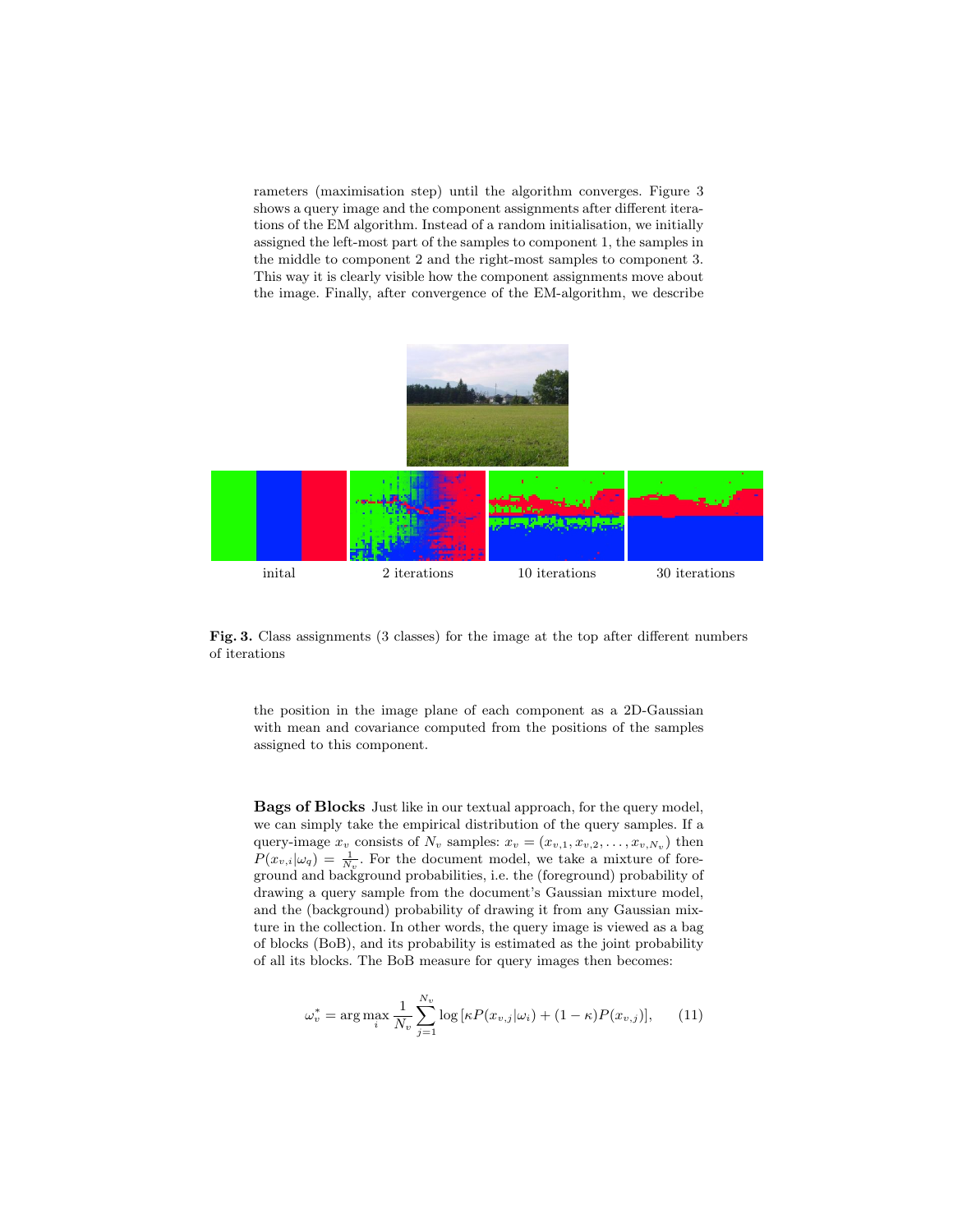where  $\kappa$  is a mixing parameter and the background probability  $P(x_{v,i})$ can be found by marginalising over all  $M$  documents in the collection:

$$
P(x_{v,j}) = \sum_{i=1}^{M} P(x_{v,j}|\omega_i) P(\omega_i).
$$

Again we assume uniform document priors  $(P(\omega_i) = \frac{1}{M}$  for all *i*). In text retrieval, one of the reasons for mixing the document model with a collection model is to assign non-zero probabilities to words that are not observed in a document. Smoothing is not necessary in the visual case, since the documents are modelled as mixtures of Gaussians, having infinite support. Another motivation for mixing is to weight term importance: a common sample  $x$  (i.e., a sample that occurs frequently in the collection) has a relatively high probability  $P(x)$  (equal for all documents), and therefore  $P(x|\omega)$  has only little influence on the probability estimate. In other words, common terms and common blocks influence the final ranking only marginally.

Asymptotic Likelihood Approximation A disadvantage of using the BoB measure is its computational complexity. In order to rank the collection given a query, we need to compute the posterior probability  $P(x_v|\omega_i)$  of each image block  $x_v$  in the query for each document  $\omega_i$  in the collection. For evaluating a retrieval method this is fine, but for an interactive retrieval system, optimisation is necessary.

An alternative is to represent the query image, like the document image, as a Gaussian model (instead of by its empirical distribution as a bag of blocks), and then compare these two models using the KL-divergence. Yet, if we use Gaussians to model the class conditional densities of the mixture components, there is no closed-from solution for the visual part of the resulting ranking formula (7). As a solution, Vasconcelos assumes that the Gaussians are well separated and derives an approximation, ignoring the overlap between the mixture components: the asymptotic likelihood approximation (ALA) [22]. Starting from (4) he arrives at:

$$
\omega_v^* = \arg \max_i \int_{\chi_v} P(x_v | \omega_q) \log P(x_v | \omega_i) dx_v
$$
  
\n
$$
\approx \arg \max_i ALA[P_q(x_v) || P_i(x_v)]
$$
  
\n
$$
= \arg \max_i \sum_c P(\theta_{q,c}) \{ \log P(\theta_{i,\alpha(c)}) + \log \mathcal{G}(\mu_{q,c}, \mu_{i,\alpha(c)}, \Sigma_{i,\alpha(c)})
$$
  
\n
$$
- \frac{1}{2} trace[\Sigma_{i,\alpha(c)}^{-1} \Sigma_{q,c}]\},
$$
  
\nwhere  $\alpha(c) = k \Leftrightarrow ||\mu_{q,c} - \mu_{i,k}||_{\Sigma_{i,k}} < ||\mu_{q,c} - \mu_{i,l}||_{\Sigma_{i,l}} \forall l \neq k$ \n
$$
(12)
$$

In this equation, subscripts indicate respectively classes and components (e.g.  $\mu_{i,c}$  is the mean for component  $\theta_c$  of class  $\omega_i$ ).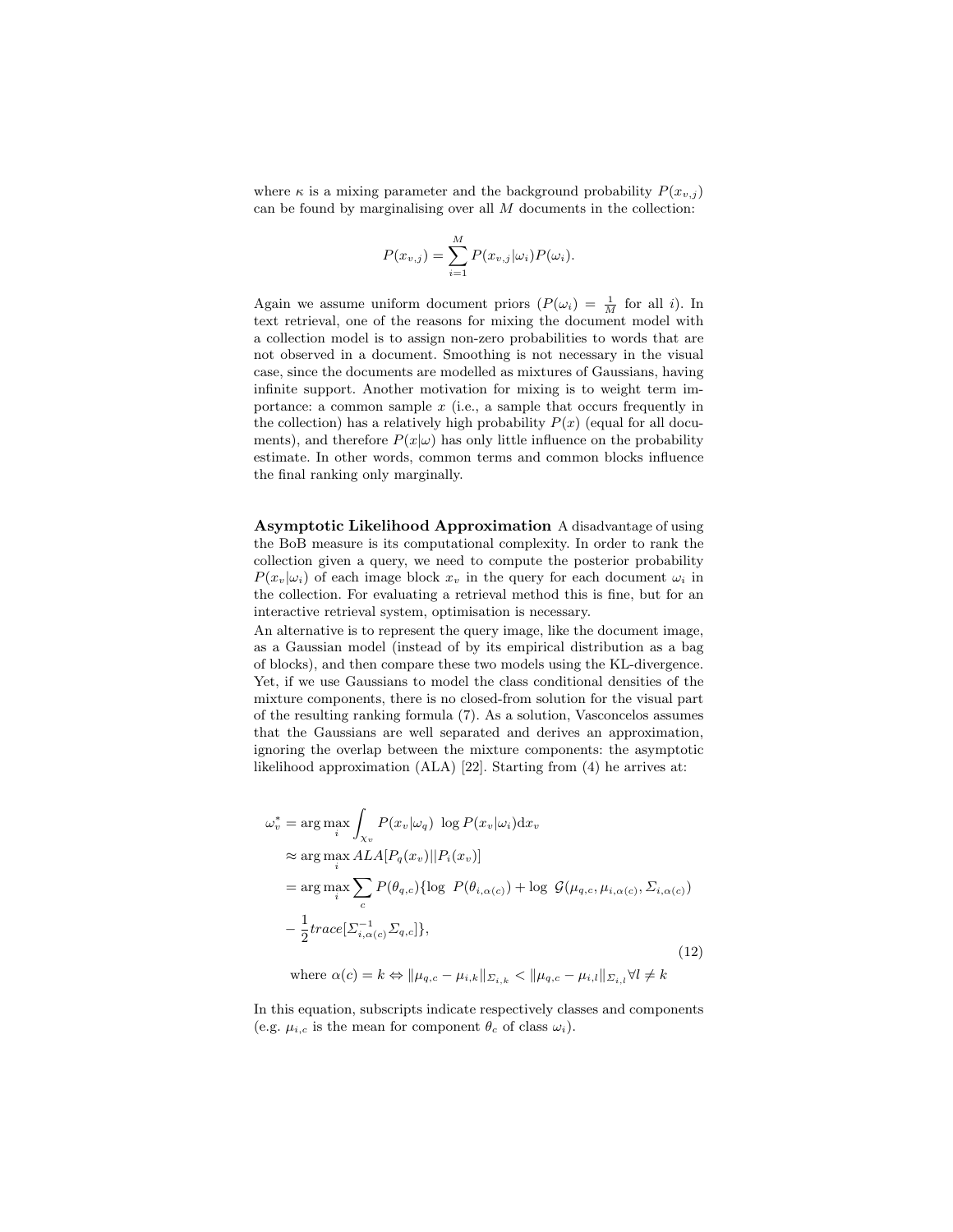### 2.3 ALA assumptions

The main assumption behind the ALA is that the Gaussians for the components,  $\theta_c$ , within a class model,  $\omega_i$ , have small overlap; in fact, there are two parts to this [22]. The first assumption is that each image sample is assigned to one and only one of the mixture components. The second is that samples from the support set of a single query component are all assigned to the same document component. More formally:

Assumption A: For each sample, the component with maximum posterior probability has posterior probability one:

$$
\forall \omega_i, x : \max_k P(\theta_{i,k}|x) = 1
$$

**Assumption B:** For any document  $\omega_j$ , the component with maximum posterior probability is the same for all samples in the support set of a single query component  $\theta_{a,k}$ :

$$
\forall \theta_{q,k}, \omega_j \ \exists l^* \ \forall x : P(x|\theta_{q,k}) > 0 \implies \arg\max_{l} P(\theta_{j,l}|x) = l^*
$$

We used Monte Carlo simulation to test these assumptions on our collection (the TREC-2002 video collection, see Section 3.1) as follows. First, we took a random document  $\omega_i$  from the search collection and then a random mixture component  $\theta_{i,k}$  from the mixture model of this document. We then drew 10,000 random samples from this component and for each sample  $x$  computed:

- $-P(\theta_{i,l}|x)$ , the posterior component assignment within document i for all components  $\theta_{i,l}$ ;
- $-P(\theta_{i,m}|x)$ , the posterior component assignment in a different randomly chosen document j, for all components  $\theta_{j,m}$ .

For the first measure we simply took the maximum posterior probability for each sample. We averaged the second measure over all 10,000 samples and took the maximum over all components to approximate the proportion of samples assigned to the most probable component (remember, there should be a component that explains all samples). We repeated this process 100,000 iterations for different documents and components selected at random, and histogrammed the results (Figure 4). Both measures should be close to 1, the first to satisfy assumption A, the second to satisfy assumption B.

As we can see from the plots in Figure 4, the first assumption appears reasonable, but the second does not hold.<sup>5</sup> We investigate the effect of this observation in the retrieval experiments below.

## 3 Experiments

We evaluated the model outlined above and the presented measures on the search task of the video track of the Text REtrieval Conference TREC-2002 [19].

 $^5$  The bar at probability zero results from a truncation error in the Bayesian inversion to compute  $P(\theta_{j,m}|x)$  from a (too small) probability  $P(x|\theta_{j,m})$ .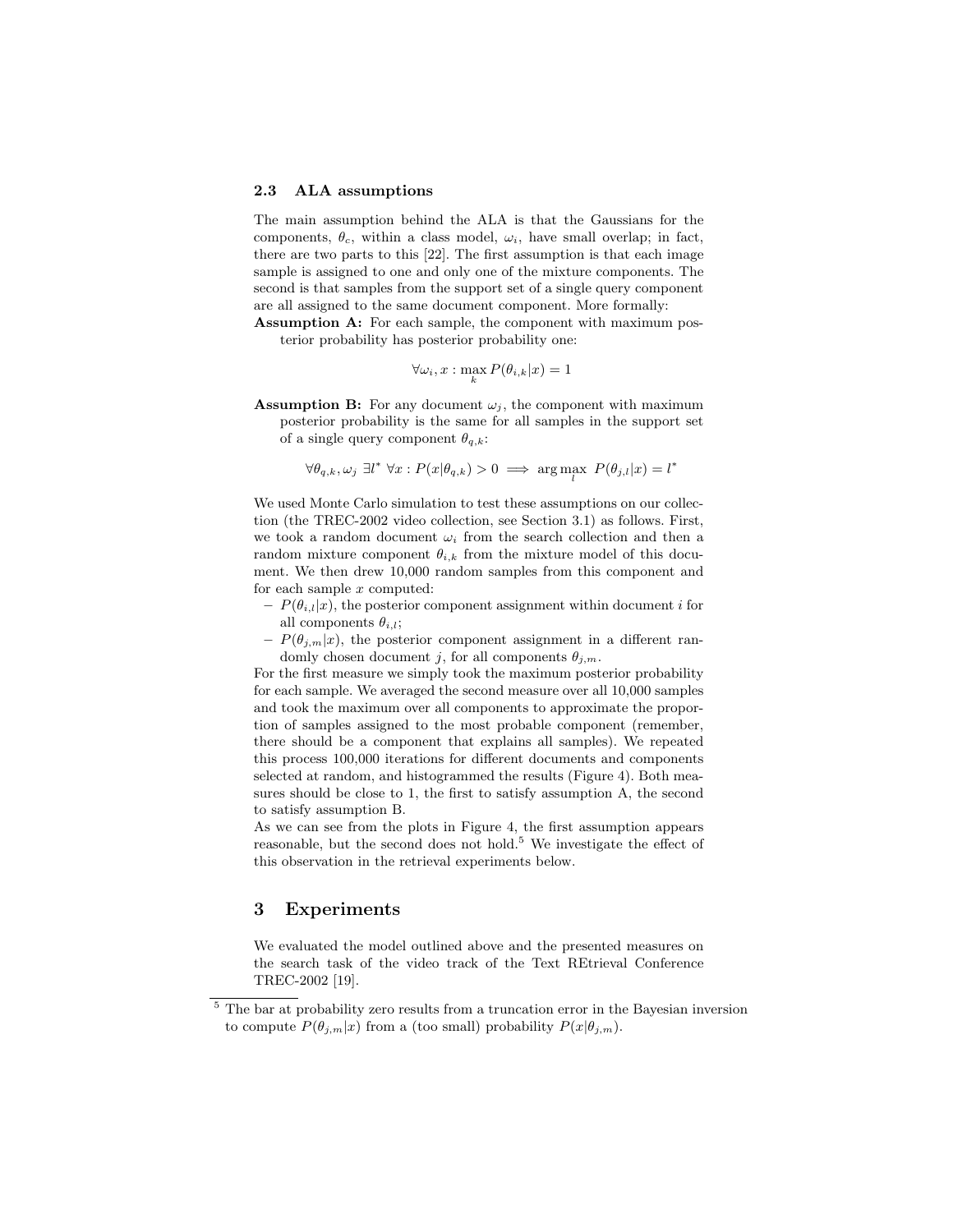

Fig. 4. Testing the ALA assumptions A (left) and B (right), samples  $x$  drawn from  $P(x|\theta_{i,k}).$ 

## 3.1 TREC video track

TREC is a series of workshops for large scale evaluation of information retrieval technology [23, 24]. The goal is to test retrieval technology on realistic test collection using uniform and appropriate scoring procedures. The general procedure is as follows:

- A set of statements of information need (topic) is created;
- $-$  Participants search the collection and return the top  $N$  results for each topic;
- Returned documents are pooled and judged for relavance to the topic;
- Systems are evaluated using the relevance judgements.

The measures used in evaluation are usually precision and recall oriented. Precision and recall are defined as follows:

 $precision =$  number of relevant shots retrieved<br>total number of shots retrieved

 $recall = \frac{number\ of\ relevant\ shots\ retrieved}{total\ number\ of\ relevant\ shots\ in\ collection}$ 

The video track was introduced at TREC-2001 to evaluate content-based retrieval from digital video [15]. Here, we use the data from the TREC-2002 video track [19]. The track defines three tasks: shot boundary detection, feature detection and general information search. The goal of the shot boundary task is to identify shot boundaries in a given video clip. In the feature detection task, one has to assign a set of predefined features to a shot, e.g. indoor, outdoor, people and speech. In the search task, the goal is to find relevant shots given a description of an information need, expressed by a multimedia topic. Both in the feature detection task and in the search task, a predefined set of shots is to be used. In our experiments we focus on the search task.

The collection to be searched in this task consists of approximately 40 hours of MPEG-1 encoded, video, in addition a set of 23 hours of training material is available. The topics consist of a textual description of the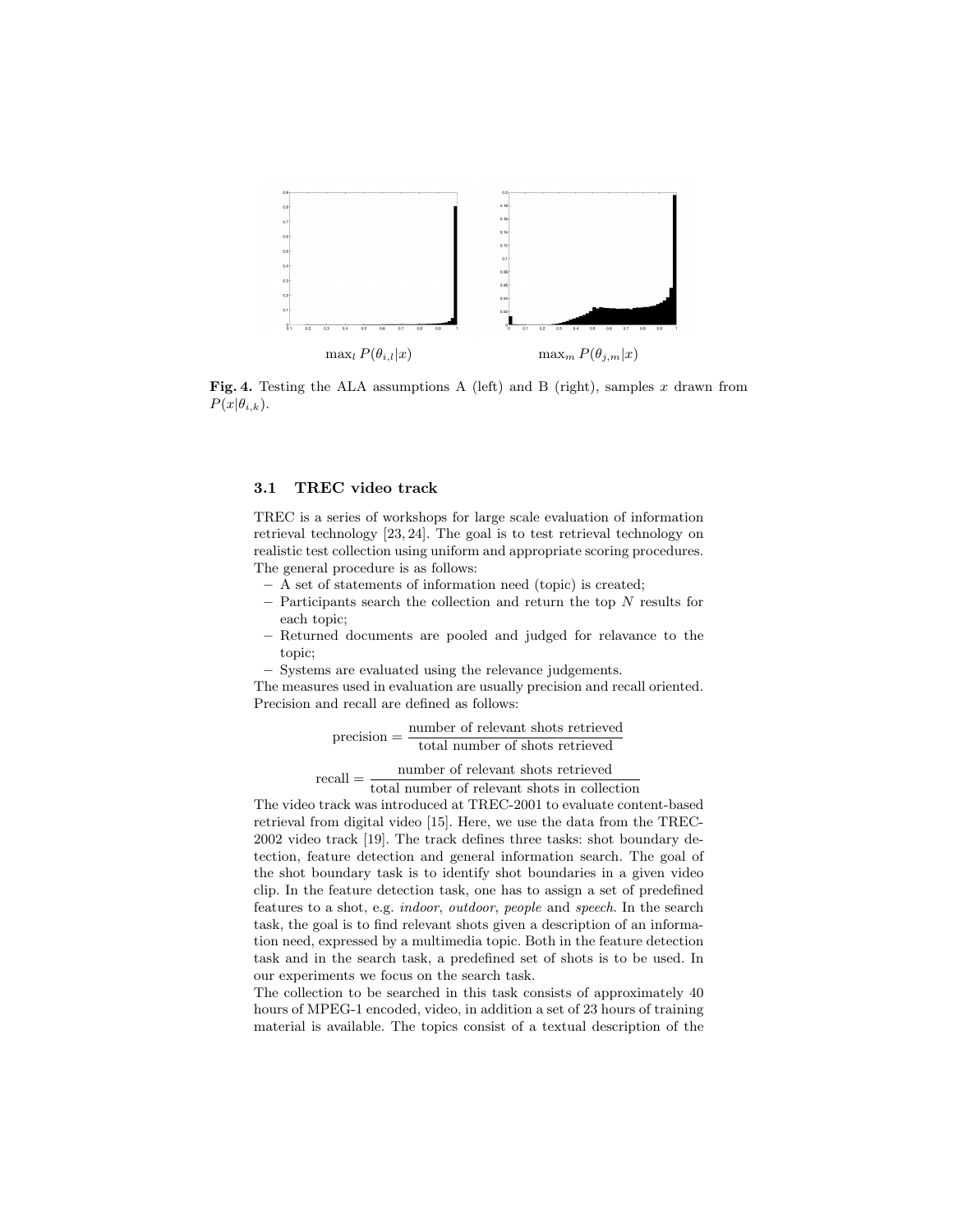information need, accompanied by images, video fragments and/or audio fragments illustrating what is needed. For each topic a system can return a ranked list of 100 video fragments. The top 50 returned shots of each run are then pooled and judged.

We report experimental results using the standard TREC measures, average precision and mean average precision (MAP):

Average precision: The average of the precision value obtained after each relevant document is retrieved (when a relevant document is not retrieved at all its precision is assumed to be 0)

MAP: The mean of the average precision values over all topics.

For the textual descriptions of the shots, we used speech transcripts kindly provided by LIMSI. These transcripts were aligned to the predefined video shots. We did not have or define a semantic division of the video into scenes, but defined scenes simply as overlapping windows of  $5$  consecutive shots. $6$  We removed common words from the transcripts (stopping) and stemmed all terms using the Porter stemmer [17]. For the visual description we took keyframes from the common video shots and we used EM to find the parameters of Gaussian mixture models. Keyframe selection was straightforward: we simply used the middle frame from each shot as representative for the shot.

## 3.2 Estimating the Mixture Parameters

The model does not specify the value of mixing parameters  $\lambda$ ,  $\lambda_{\text{shot}}$ ,  $\lambda_{\text{Scene}}$ , and  $\kappa$ . An optimal value can only be found a posteriori by evaluating retrieval performance for different values on a test collection; a priori, we must make an educated guess for the right values.

Figure 5 shows the mean average precision scores on the TREC-2002 video track search task for  $\kappa$  ranging from 0.0 to 1.0. We can see that retrieval results are insensitive to the value of the mixing parameter as long as we take both foreground and background into account. The plot has a similar shape as that found in Hiemstra's thesis for the  $\lambda$  parameter in the standard language model [9].

For the transcripts, we tried over thirty combinations of settings, using two sets of text queries (see also Section 3.4). For query set Tlong, this resulted in optimal settings for mean average precision with  $\lambda_{\text{shot}} = 0.090$ ,  $\lambda_{\text{Scene}} = 0.210$ , and  $\lambda_{\text{Coll}} = 0.700$ . Here, modelling the hierarchy in the video makes sense, because shot and scene both contribute to results in the ranking ( $\lambda_{\text{Short}}$  and  $\lambda_{\text{Score}}$  are larger than zero). For set Tshort however, the optimal settings had  $\lambda_{\text{shot}} = 0.000$  and the resulting model is identical to the original language model. Summarizing, ranking transcript units longer than shots is important, but we cannot conclude from these experiments whether modeling the hierarchy is really necessary. In all experiments, the differences between the better parameter choices are not significant, but, a particularly bad choice may seriously degrade retrieval effectiveness. In the remainder of this work, we have used  $\kappa =$ 

0.9,  $\lambda_{\text{shot}} = 0.090, \lambda_{\text{Scene}} = 0.210, \text{ and } \lambda_{\text{Coll}} = 0.700.$ 

<sup>&</sup>lt;sup>6</sup> In preliminary experiments on the TREC-2001 collection, when varying the window lengths, 5 shots was the optimum.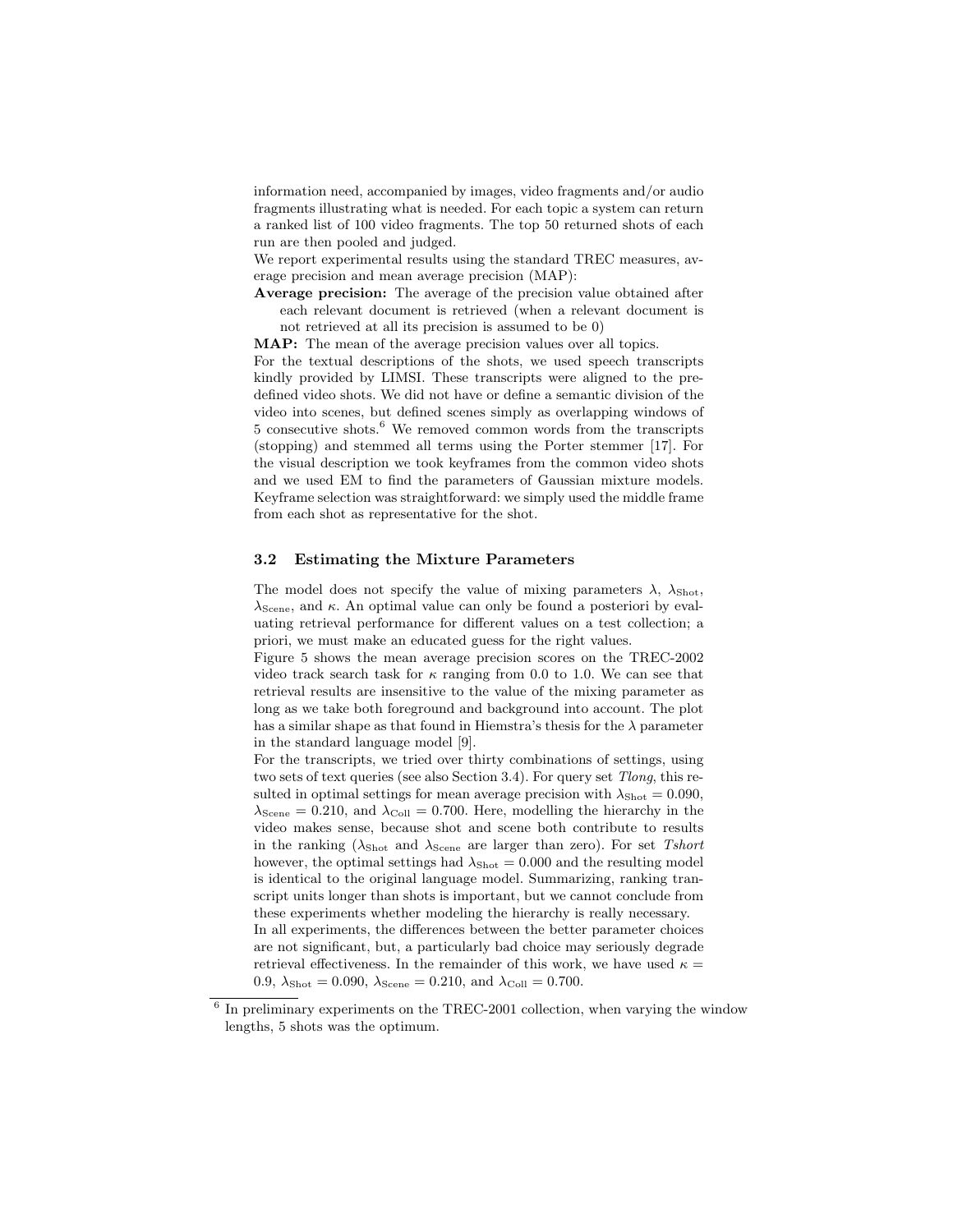

Fig. 5. MAP on video search task for different  $\kappa$ 

# 3.3 Using All or Some Image Examples

In general, it is hard to guess what would be a good example image for a specific query. If we look for shots of the Golden Gate bridge, we might not care from what angle the bridge was filmed, or if the clip was filmed on a sunny or a cloudy day; visually however, such examples may be very different (Figure 6). If a user has presented three examples and



Fig. 6. Visual examples of the Golden Gate bridge.

no additional information, the best we can do is try to find documents that describe all example images well. Unfortunately, a document may be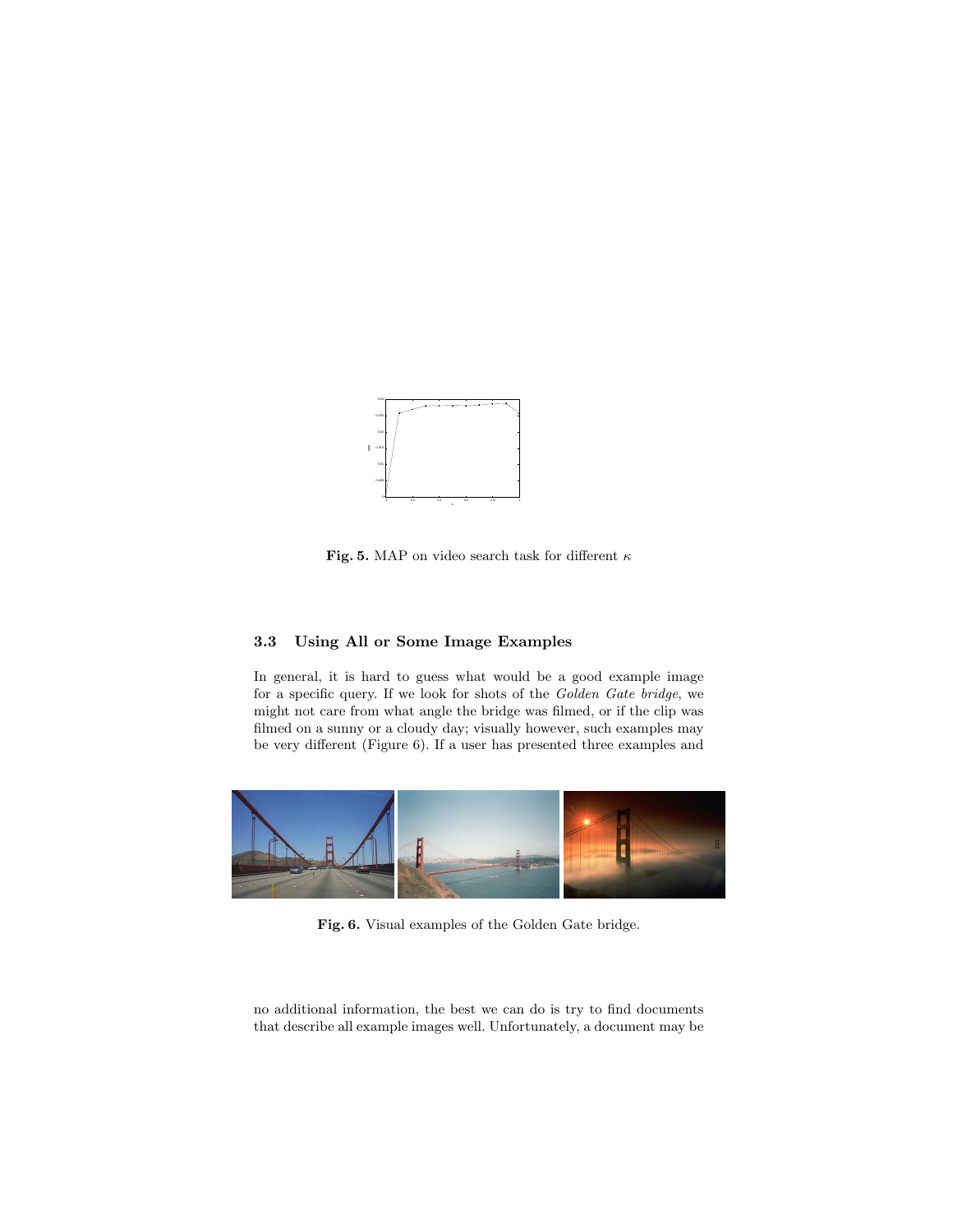ranked low even though it models the samples from one example image well, as it may not explain the samples from the other images.

For each topic, we computed which of the example images would have given the best results if it had been used as the only example for that topic. We compared these best example results to the full topic results in which we used all available visual examples. The experiment was done using both the ALA and the BoB measure. In the full topic case, the set of available topics was regarded as one large bag of samples. For the ALA measure, we built one mixture model to describe all available visual examples. For BoB, we ranked documents by their probability of generating all samples in all query images. For the single image queries in the best example, we built a separate mixture model from each example and used it for ALA-ranking. For BoB ranking, we used all samples from the single visual example. Since it is problematic to use multiple examples in a query, we wanted to see if it is possible to guess in advance what would be a good example for a specific topic. Therefore, for each topic we hand-picked also a single representative from the available examples and compared these manual example results to the other two result sets. The results for the different settings are listed in table 1. A first thing to notice is that all scores are rather low. When we take a closer look at the topics with higher average precision scores, we see that these mainly contain examples from the search collection. In other words, we can find similar shots from within the same video, but generalisation is a problem. Comparing BoB to ALA, we see that averaged over all topics, for each set of examples, BoB outperforms ALA. For some specific topics, the ALA gives higher scores, but again these are cases with examples from within the collection. In general, the BoB approach, which uses fewer assumptions performs better.

The fact that using the best image example outperforms the use of all examples shows that indeed combining results from different visual examples can degrade results. Looking at the results, manually selecting good examples seems a non-trivial task, but the drop in performance is partly due to the generalisation problem. If one of the image examples happens to come from the collection it scores high. If we fail to select that particular example, the score for the manual example run drops. Simply counting how often the manually selected example was the same as the best performing example, we see that this was the case for 8 out of 13 topics.<sup>7</sup>

### 3.4 Using Example Transcripts

We took two different approaches in building textual queries from the multimedia topics. The first set of textual queries, Thsort, was constructed simply by taking the textual description from the topic. In the second set of queries, *Tlong*, we augmented these with the speech transcripts from the video examples available for a topic. The assumption here is that relevant shots share a vocabulary with example shots, thus

<sup>&</sup>lt;sup>7</sup> If we ignore the topics for which there is only one example and the ones for which the best example scored 0.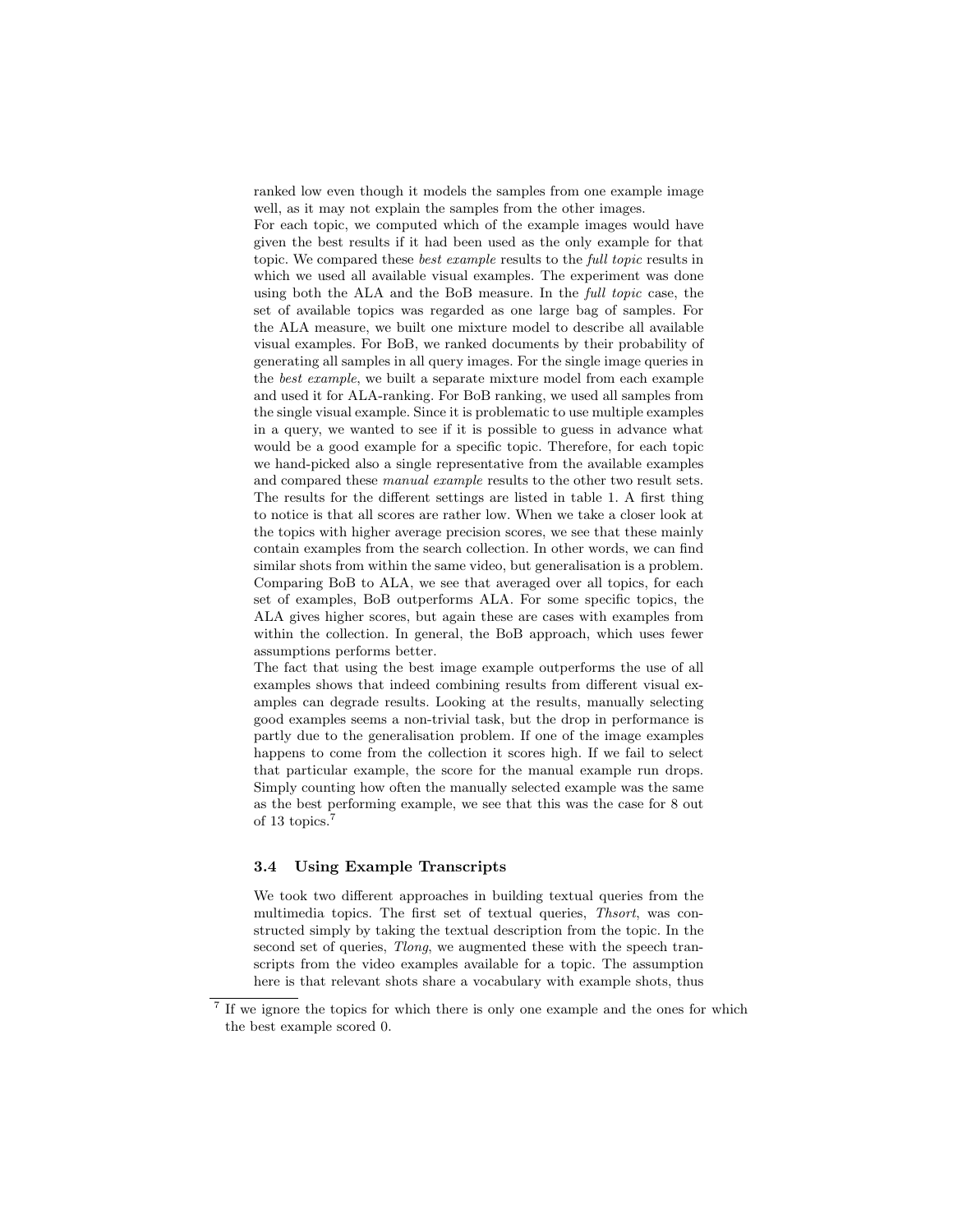|                 | full topic |            | best example |            | manual example |  |  |
|-----------------|------------|------------|--------------|------------|----------------|--|--|
| Topic BoB       | <b>ALA</b> | <b>BoB</b> | <b>ALA</b>   | <b>BoB</b> | ALA            |  |  |
| 0.0038<br>vt075 | 0.0100     | 0.2438     | 0.0591       | 0.2438     | 0.0560         |  |  |
| 0.4854<br>vt076 | 0.1117     | 0.4323     | 0.1327       | 0.1760     | 0.0958         |  |  |
| vt077<br>0.0000 | 0.0000     | 0.0000     | 0.0000       | 0.0000     | 0.0000         |  |  |
| 0.0000<br>vt078 | 0.0000     | 0.0000     | 0.0000       | 0.0000     | 0.0000         |  |  |
| 0.0000<br>vt079 | 0.0000     | 0.0040     | 0.0015       | 0.0000     | 0.0000         |  |  |
| 0.0048<br>vt080 | 0.0020     | 0.0977     | 0.0007       | 0.0977     | 0.0007         |  |  |
| 0.0000<br>vt081 | 0.0000     | 0.0000     | 0.0000       | 0.0000     | 0.0000         |  |  |
| 0.0330<br>vt082 | 0.0203     | 0.0234     | 0.0022       | 0.0234     | 0.0022         |  |  |
| 0.0000<br>vt083 | 0.0000     | 0.0000     | 0.0000       | 0.0000     | 0.0000         |  |  |
| vt084<br>0.0046 | 0.0000     | 0.0046     | 0.0000       | 0.0046     | 0.0000         |  |  |
| 0.0000<br>vt085 | 0.0000     | 0.0000     | 0.0000       | 0.0000     | 0.0000         |  |  |
| vt086<br>0.0053 | 0.0000     | 0.0704     | 0.0149       | 0.0704     | 0.0005         |  |  |
| vt087<br>0.0000 | 0.0000     | 0.0000     | 0.0000       | 0.0000     | 0.0000         |  |  |
| vt088<br>0.0046 | 0.0000     | 0.0069     | 0.0139       | 0.0069     | 0.0139         |  |  |
| vt089<br>0.0000 | 0.0000     | 0.0000     | 0.0000       | 0.0000     | 0.0000         |  |  |
| vt090<br>0.0000 | 0.0000     | 0.0305     | 0.0003       | 0.0305     | 0.0003         |  |  |
| vt091<br>0.0095 | 0.0000     | 0.0095     | 0.0000       | 0.0095     | 0.0000         |  |  |
| 0.0003<br>vt092 | 0.0000     | 0.0106     | 0.0213       | 0.0000     | 0.0000         |  |  |
| vt093<br>0.0006 | 0.0000     | 0.0006     | 0.0003       | 0.0000     | 0.0000         |  |  |
| vt094<br>0.0021 | 0.0004     | 0.0021     | 0.0013       | 0.0021     | 0.0013         |  |  |
| vt095<br>0.0000 | 0.0000     | 0.0000     | 0.0000       | 0.0000     | 0.0000         |  |  |
| vt096<br>0.0323 | 0.0000     | 0.0323     | 0.0383       | 0.0323     | 0.0383         |  |  |
| 0.1312<br>vt097 | 0.0002     | 0.1408     | 0.0496       | 0.0000     | 0.0000         |  |  |
| vt098<br>0.0000 | 0.0000     | 0.0003     | 0.0006       | 0.0003     | 0.0000         |  |  |
| vt099<br>0.0000 | 0.0000     | 0.0000     | 0.0000       | 0.0000     | 0.0000         |  |  |
|                 |            |            |              |            |                |  |  |
| MAP<br>0.0287   | 0.0058     | 0.0444     | 0.0135       | 0.0279     | 0.0084         |  |  |

Table 1. MAP for Full Topics, Best Examples and Manual Examples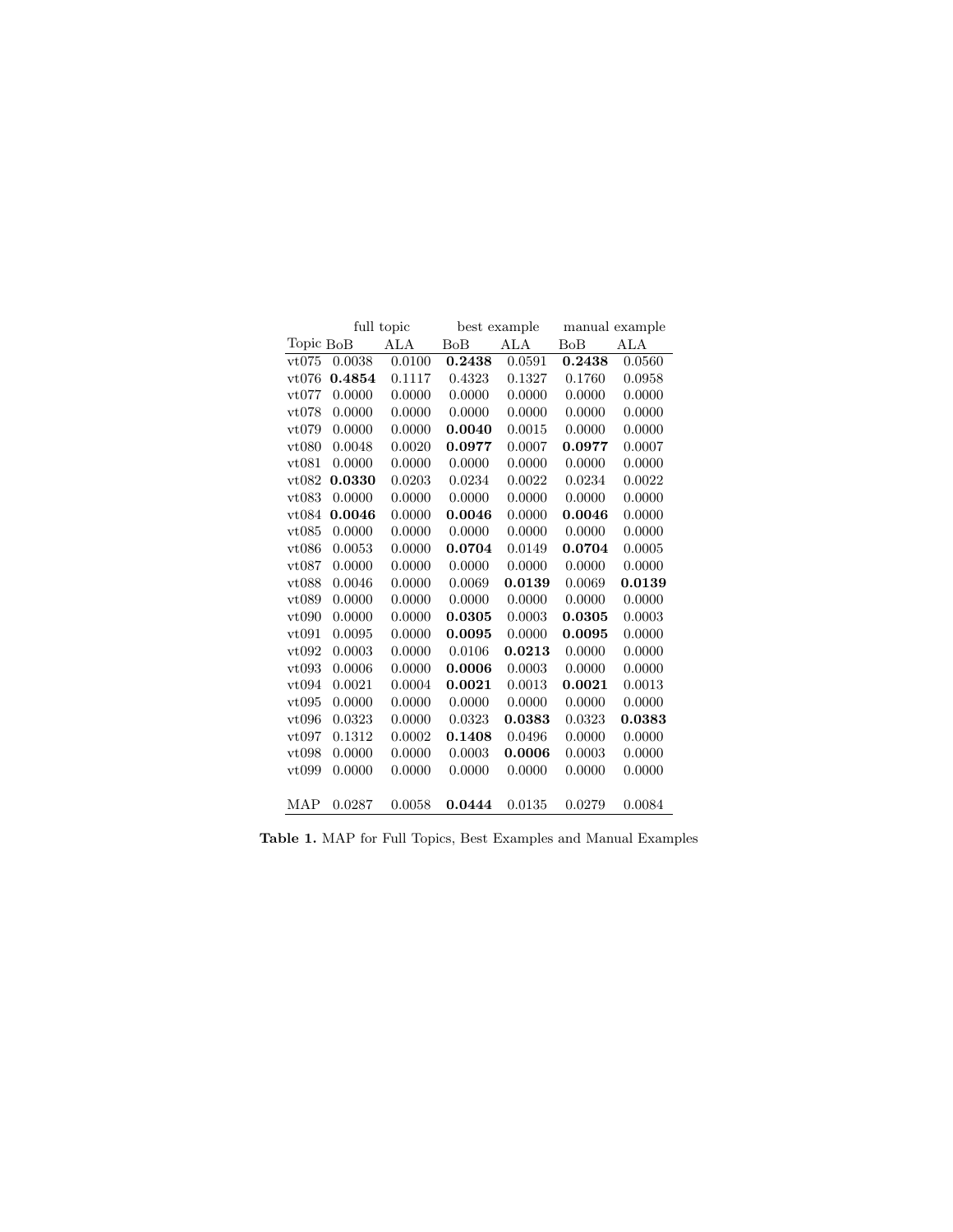using example-transcripts might improve retrieval results. In both sets of queries we removed common words and stemmed all terms. We found that across topics, Tlong outperformed Tshort with a MAP of 0.1212 against 0.0916. For detailed per topic information see Table 2.

#### 3.5 Combining Textual and Visual runs

We combined textual and visual runs using our combined ranking formula (7). Since we had no data to estimate the parameters for mixing textual and visual information we used  $P(t) = P(v) = 0.5$ . For the textual part we tried both short and long queries, for the visual part we used full queries and best-example queries. Table 2 shows the results for combinations with the BoB measure. We also experimented with combinations with the ALA measure, but we found that in the ALA case it is difficult to combine textual and visual scores, because they are on different scales. The BoB measure is closer to the KL-divergence and, on top of that, more similar to our textual approach, and thus easier to combine with the textual scores.

For most of the topics, textual runs give the best results, however for some topics using the visual examples is useful. This is mainly the case when either the topics come from the search collection or when the relevant documents are outliers in the collection. This illustrates how difficult it is to search a generic video collection using visual information only. We only succeed if the relevant documents are either highly similar to the examples provided or very dissimilar from the other documents in the collection (and therefore relatively similar to the query examples). When both textual and visual runs have reasonable scores, combining the runs can improve on the individual runs, however, when one of them has inferior performance, a combination only adds noise and lowers the scores.

# 4 Conclusions

We presented a probabilistic framework for multimodal retrieval in which textual and visual retrieval models are integrated seamlessly and evaluated the framework using the search task from the TREC-2002 video track. We found that even though the topics were specifically designed for content-based retrieval, and relevance was defined visually, a textual search outperforms visual search for most topics. As we have seen before [20], standard image retrieval techniques can not readily be applied to satisfying a variety of information requests from a generic video collection. Future work has to show how incorporating different sources of additional information (e.g. contextual frames, the movement in video or user interaction) can help improve results.

In the text-only experiments, we saw that using the transcripts from the example videos in queries improves results. We also found that it is useful to take transcripts from surrounding shots into account to describe a shot. However, it is still unclear whether a hierarchical description of scenes and shots is necessary.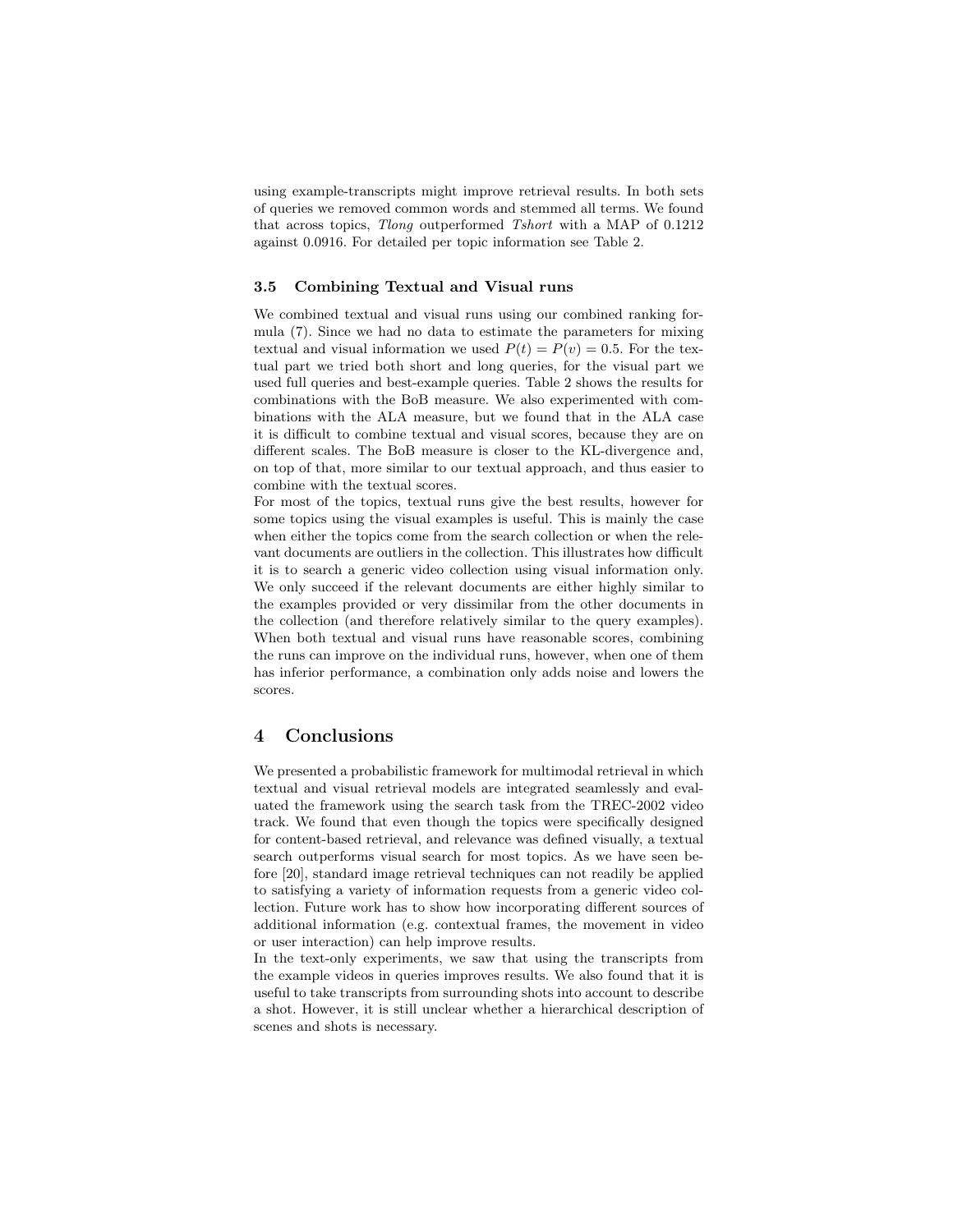| Topic Tshort | Tlong  | BoBfull | <b>BoBbest</b> | BoBfull             | <b>BoBfull</b> |                     | <b>BoBbest BoBbest</b> |
|--------------|--------|---------|----------------|---------------------|----------------|---------------------|------------------------|
|              |        |         |                | $+T short + T long$ |                | $+T short + T long$ |                        |
| vt075 0.0000 | 0.0082 | 0.0038  | 0.2438         | 0.0189              | 0.0569         | 0.2405              | 0.3537                 |
| vt076 0.4075 | 0.6242 | 0.4854  | 0.4323         | 0.5931              | 0.7039         | 0.5757              | 0.6820                 |
| vt077 0.1225 | 0.5556 | 0.0000  | 0.0000         | 0.0000              | 0.0000         | 0.0000              | 0.0000                 |
| vt078 0.1083 | 0.2778 | 0.0000  | 0.0000         | 0.0000              | 0.0000         | 0.0000              | 0.0000                 |
| vt079 0.0003 | 0.0006 | 0.0000  | 0.0040         | 0.0003              | 0.0000         | 0.0063              | 0.0050                 |
| vt080 0.0000 | 0.0000 | 0.0048  | 0.0977         | 0.0066              | 0.0059         | 0.0845              | 0.0931                 |
| vt081 0.0154 | 0.0333 | 0.0000  | 0.0000         | 0.0037              | 0.0000         | 0.0000              | 0.0000                 |
| vt082 0.0080 | 0.0262 | 0.0330  | 0.0234         | 0.0181              | 0.0335         | 0.0145              | 0.0210                 |
| vt083 0.1669 | 0.1669 | 0.0000  | 0.0000         | 0.0962              | 0.0962         | 0.0078              | 0.0078                 |
| vt084 0.7500 | 0.7500 | 0.0046  | 0.0046         | 0.6875              | 0.6875         | 0.6875              | 0.6875                 |
| vt085 0.0000 | 0.0000 | 0.0000  | 0.0000         | 0.0000              | 0.0000         | 0.0000              | 0.0000                 |
| vt086 0.0554 | 0.0676 | 0.0053  | 0.0704         | 0.0536              | 0.0215         | 0.0791              | 0.0600                 |
| vt087 0.0591 | 0.0295 | 0.0000  | 0.0000         | 0.0052              | 0.0003         | 0.0052              | 0.0003                 |
| vt088 0.0148 | 0.0005 | 0.0046  | 0.0069         | 0.0052              | 0.0046         | 0.0069              | 0.0069                 |
| vt089 0.0764 | 0.0764 | 0.0000  | 0.0000         | 0.0503              | 0.0503         | 0.0045              | 0.0045                 |
| vt090 0.0229 | 0.0473 | 0.0000  | 0.0305         | 0.0006              | 0.0075         | 0.0356              | 0.0477                 |
| vt091 0.0000 | 0.0000 | 0.0095  | 0.0095         | 0.0000              | 0.0086         | 0.0000              | 0.0086                 |
| vt092 0.0627 | 0.0687 | 0.0003  | 0.0106         | 0.0191              | 0.0010         | 0.0078              | 0.0106                 |
| vt0930.1977  | 0.1147 | 0.0006  | 0.0006         | 0.0099              | 0.0021         | 0.0071              | 0.0012                 |
| vt094 0.0232 | 0.0252 | 0.0021  | 0.0021         | 0.0122              | 0.0036         | 0.0122              | 0.0036                 |
| vt095 0.0034 | 0.0021 | 0.0000  | 0.0000         | 0.0008              | 0.0012         | 0.0011              | 0.0010                 |
| vt096 0.0000 | 0.0000 | 0.0323  | 0.0323         | 0.0161              | 0.0161         | 0.0323              | 0.0323                 |
| vt097 0.1002 | 0.0853 | 0.1312  | 0.1408         | 0.1228              | 0.1752         | 0.1521              | 0.1474                 |
| vt0980.0225  | 0.0086 | 0.0000  | 0.0003         | 0.0068              | 0.0000         | 0.0004              | 0.0003                 |
| vt099 0.0726 | 0.0606 | 0.0000  | 0.0000         | 0.0000              | 0.0000         | 0.0000              | 0.0000                 |
|              |        |         |                |                     |                |                     |                        |
| MAP 0.0916   | 0.1212 | 0.0287  | 0.0444         | 0.0691              | 0.0750         | 0.0784              | 0.0870                 |

Table 2. Average precision per topic, for Textual runs, BoB runs and combined runs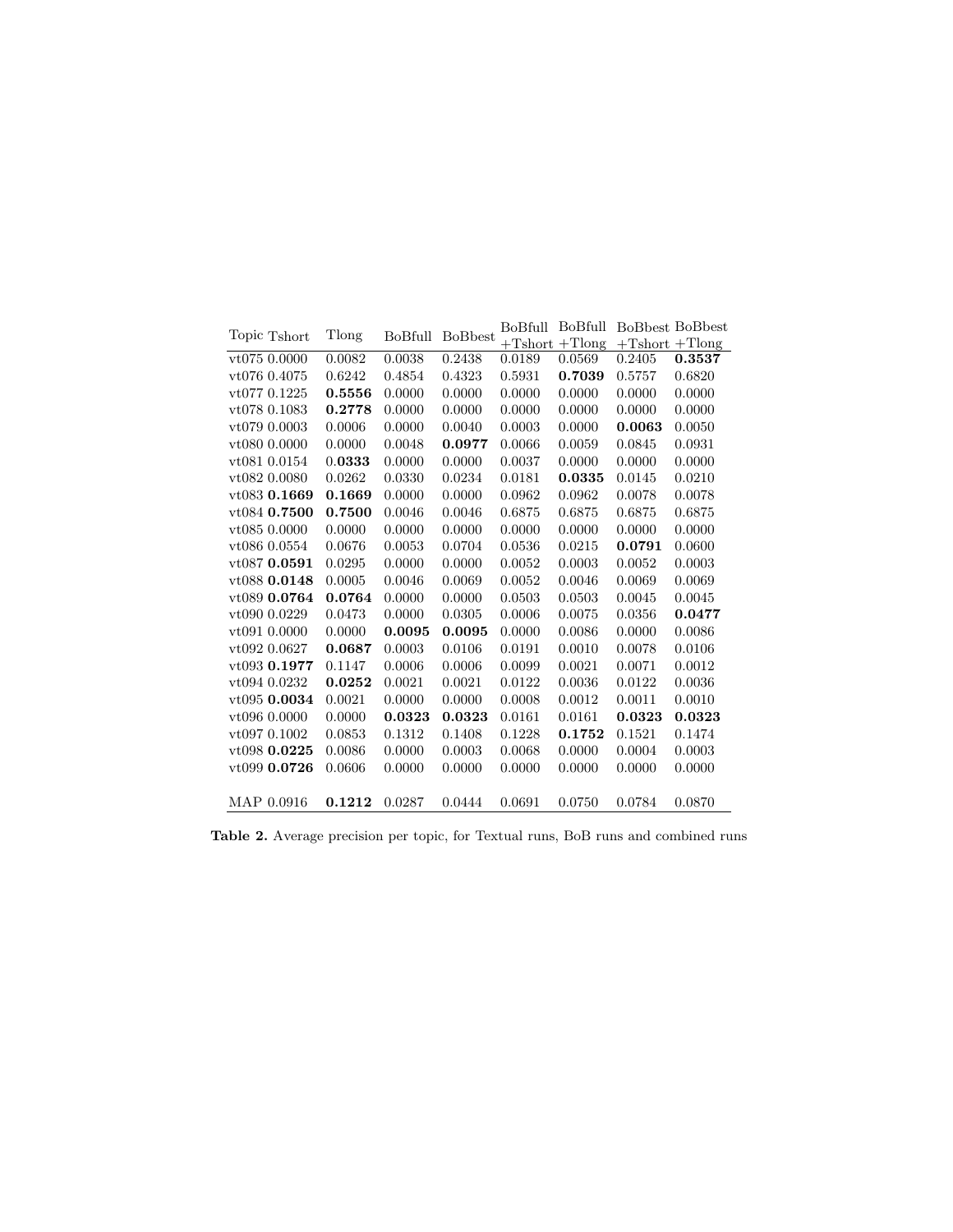In our visual experiments, we found that the general probabilistic framework is useful for image retrieval. However, we found that one of the assumptions underlying the Asymptotic Likelihood approximation of the KL-divergence does not hold for the generic video collection we used. This was reflected in the difference in performance of the ALA and the Bag of Blocks model. Unfortunately, computing the joint block probabilities in the BoB model is computationally expensive and unsuitable for an interactive retrieval system. Future work will investigate ways to speed up the process.

Furthermore, we noticed generalisation problems. The visual models only gave satisfying results if the relevant documents were either highly similar to the query image(s) (i.e. the query images came from the collection), or highly dissimilar to the rest of the collection (i.e. the relevant documents were outliers in the collection).

When either textual or visual results are poor, combining them, thus adding noise, seems to degrade the scores. However, when both modalities yield reasonable scores, a combined run outperforms the individual runs.

## References

- 1. K. Barnard and D. Forsyth. Learning the semantics of words and pictures. In International Conference on Computer Vision (ICCV 2001), pages 408–415, 2001.
- 2. P. F. Brown, J. C. Cocke, S. A. D. Pietra, V. J. D. Pietra, F. Jelinek, J. D. Lafferty, R. L. Mercer, and P. S. Roossin. A statistical approach to machine translation. Computational Linguistics, 16(2):79–85, 1990.
- 3. M. L. Cascia, S. Sethi, and S. Sclaroff. Combining textual and visual cues for content-base d image retrieval on the world wide web. In Proceedings, pages 24–28, 1998.
- 4. D. Cutting, J. Kupiec, J. Pedersen, and P. Sibun. A practical partof-speech tagger. In Proceedings of Applied Natural Language Processing, pages 133–140, 1992.
- 5. F. de Jong, J.-L. Gauvain, D. Hiemstra, and K. Netter. Languagebased multimedia information retrieval. In Content-Based Multimedia Information Access, RIAO 2000 Conference Proceedings, pages 713–722, 2000.
- 6. A. Dempster, N. Laird, and D. Rubin. Maximum likelihood from incomplete data via the em algorithm. Journal of the Royal Statistical Society, series B, 39(1):1–38, 1977.
- 7. J.-L. Gauvain, L. Lamel, and G. Adda. Transcribing broadcast news for audio and video indexing. Communications of the ACM, 43, 2000.
- 8. D. Hiemstra. A linguistically motivated probabilistic model of information retrieval. In Proceedings of the Second European Conference on Research and Advanced Technology for Digital Libraries (ECDL), pages 569–584, 1998.
- 9. D. Hiemstra. Using language models for information retrieval. PhD thesis, Centre for Telematics and Information Technology, University of Twente, 2001.